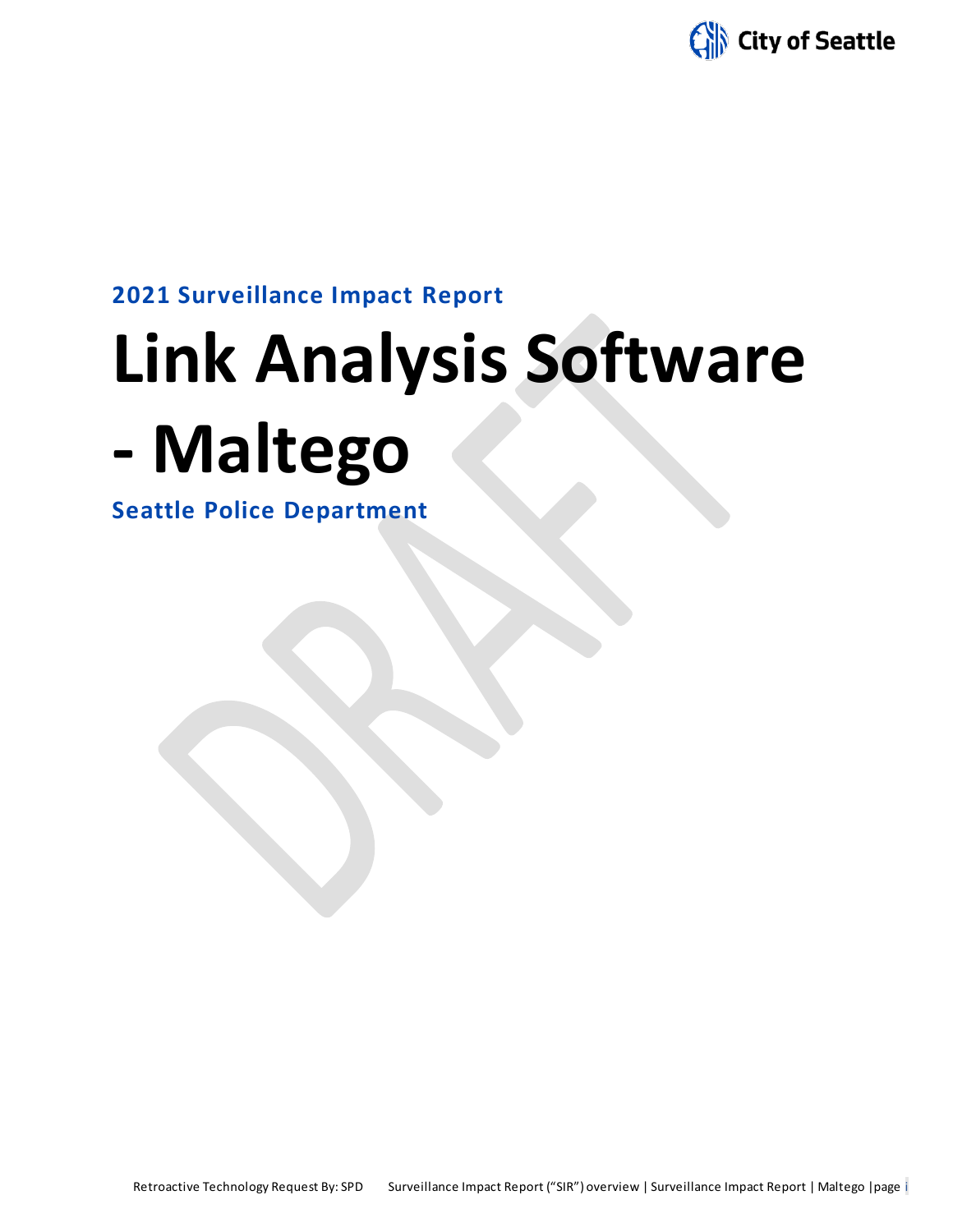## City of Seattle

| Racial Equity Toolkit ("RET") and engagement for public comment worksheet. 19 |  |
|-------------------------------------------------------------------------------|--|
|                                                                               |  |
|                                                                               |  |
|                                                                               |  |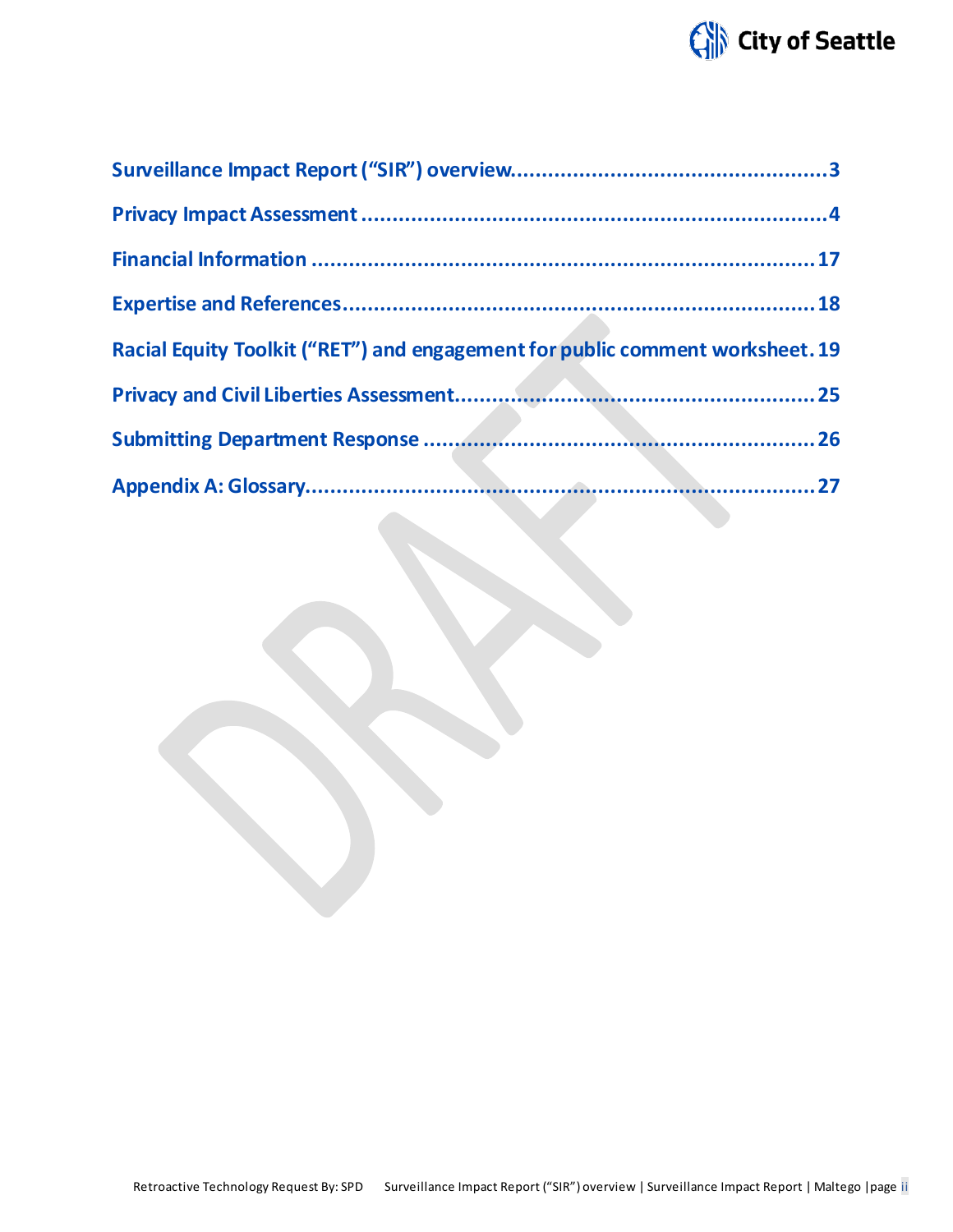

### **Surveillance Impact Report ("SIR") overview**

### **About the Surveillance Ordinance**

The Seattle City Council passed Ordinance [125376,](http://seattle.legistar.com/LegislationDetail.aspx?ID=2981172&GUID=0B2FEFC0-822F-4907-9409-E318537E5330&Options=Advanced&Search=) also referred to as the "Surveillance Ordinance," on September1, 2017. SMC 14.18.020.b.1 charges the City's executive with developing a process to identify surveillance technologies subject to the ordinance. Seattle IT, on behalf of the executive, developed and implemented a process through which a privacy and surveillance review is completed prior to the acquisition of new technologies. This requirement, and the criteria used in the review process, are documented in Seattle IT [Policy PR-02,](https://seattlegov.sharepoint.com/sites/IT-CDR/Operating_Docs/PR-02SurveillancePolicy.pdf) the "Surveillance Policy".

### **How this Document is Completed**

This document is completed by the requesting department staff, support and coordinated by the Seattle Information Technology Department ("Seattle IT"). As Seattle IT and department staff complete the document, they should keep the following in mind.

- 1. Responses to questions should be in the text or check boxes only; all other information (questions, descriptions, etc.) Should **not** be edited by the department staff completing this document.
- 2. All content in this report will be available externally to the public. With this in mind, avoid using acronyms, slang, or other terms which may not be well-known to external audiences. Additionally, responses should be written using principally non-technical language to ensure they are accessible to audiences unfamiliar with the topic.

### **Surveillance Ordinance Review Process**

The following is a high-level outline of the complete SIR review process.

| <b>Upcoming</b><br>for Review                                                                                                            | Initial Draft                                                     | Open<br>Comment<br>Period                                                                                                                                                                                                | <b>Final Draft</b>                                                                                                                                               | <b>Working</b><br>Group                                                                                                                                                                                                            | Council<br><b>Review</b>                                                                              |
|------------------------------------------------------------------------------------------------------------------------------------------|-------------------------------------------------------------------|--------------------------------------------------------------------------------------------------------------------------------------------------------------------------------------------------------------------------|------------------------------------------------------------------------------------------------------------------------------------------------------------------|------------------------------------------------------------------------------------------------------------------------------------------------------------------------------------------------------------------------------------|-------------------------------------------------------------------------------------------------------|
| The technology is<br>upcoming for<br>review, but the<br>department has not<br>begun drafting the<br>surveillance impact<br>report (SIR). | Work on the initial<br>draft of the SIR is<br>currently underway. | The initial draft of<br>the SIR and<br>supporting materials<br>have been released<br>for public review and<br>comment. During<br>this time, one or<br>more public<br>meetings will take<br>place to solicit<br>feedback. | During this stage the<br>SIR, including<br>collection of all<br>public comments<br>related to the<br>specific technology,<br>is being compiled<br>and finalized. | The surveillance<br>advisory working<br>group will review<br>each SIR's final draft<br>and complete a civil<br>liberties and privacy<br>assessment, which<br>will then be included<br>with the SIR and<br>submitted to<br>Council. | City Council will<br>decide on the use of<br>the surveillance<br>technology, by full<br>Council vote. |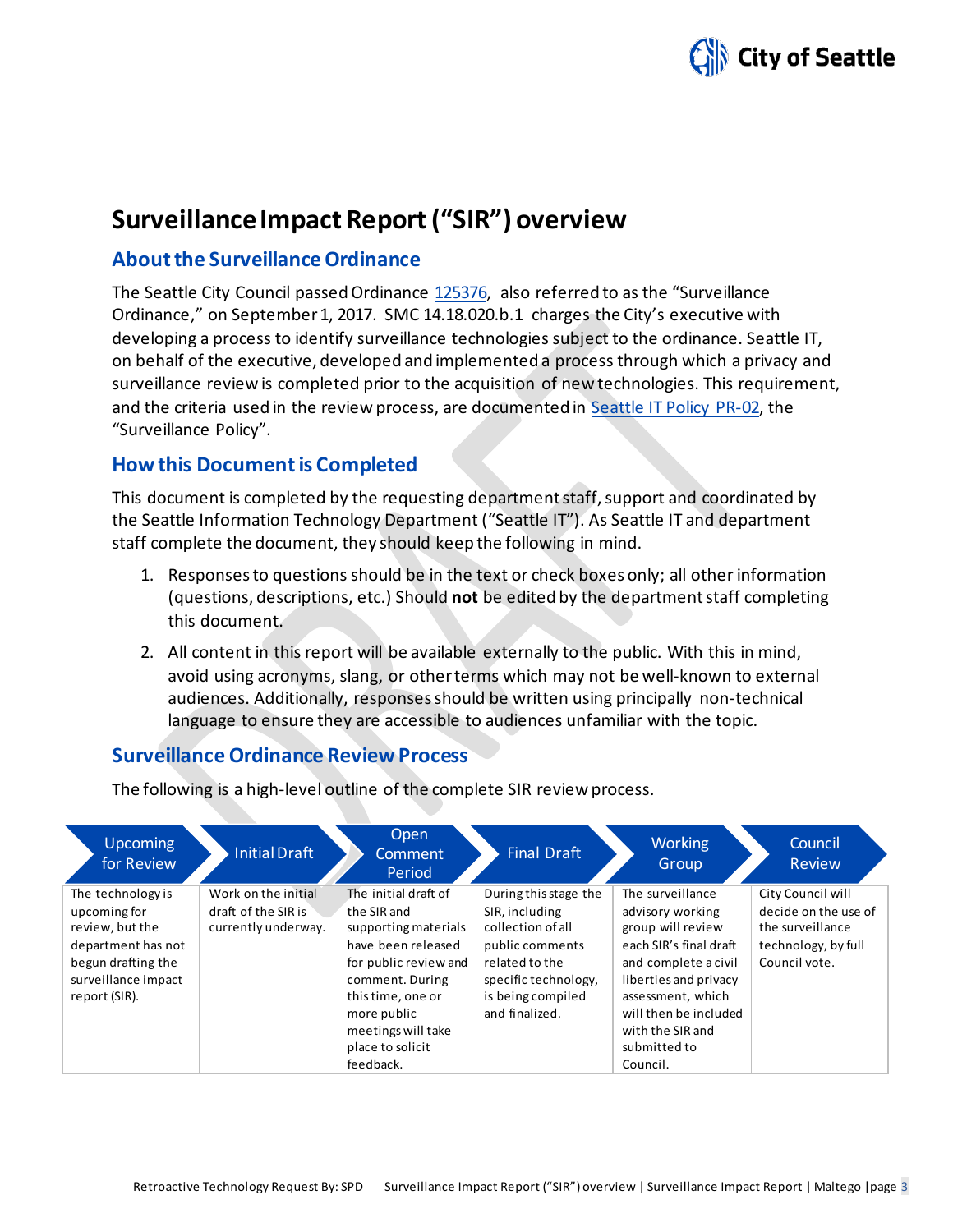

### **Privacy Impact Assessment**

### **Purpose**

A Privacy Impact Assessment ("PIA") is a method for collecting and documenting detailed information collected in order to conduct an in-depth privacy review of a program or project. A PIA asks questions about the collection, use, sharing, security and access controls for data that is gathered using a technology or program. It also requests information about policies, training and documentation that govern use of the technology. The PIA responses are used to determine privacy risks associated with a project and mitigations that may reduce some or all of those risks. In the interests of transparency about data collection and management, the City of Seattle has committed to publishing all PIAs on an outward facing website for public access.

### **When is a Privacy Impact Assessment Required?**

A PIA may be required in two circumstances.

- 1. When a project, technology, or other review has been flagged as having a high privacy risk.
- 2. When a technology is required to complete the surveillance impact report process. This is one deliverable that comprises the report.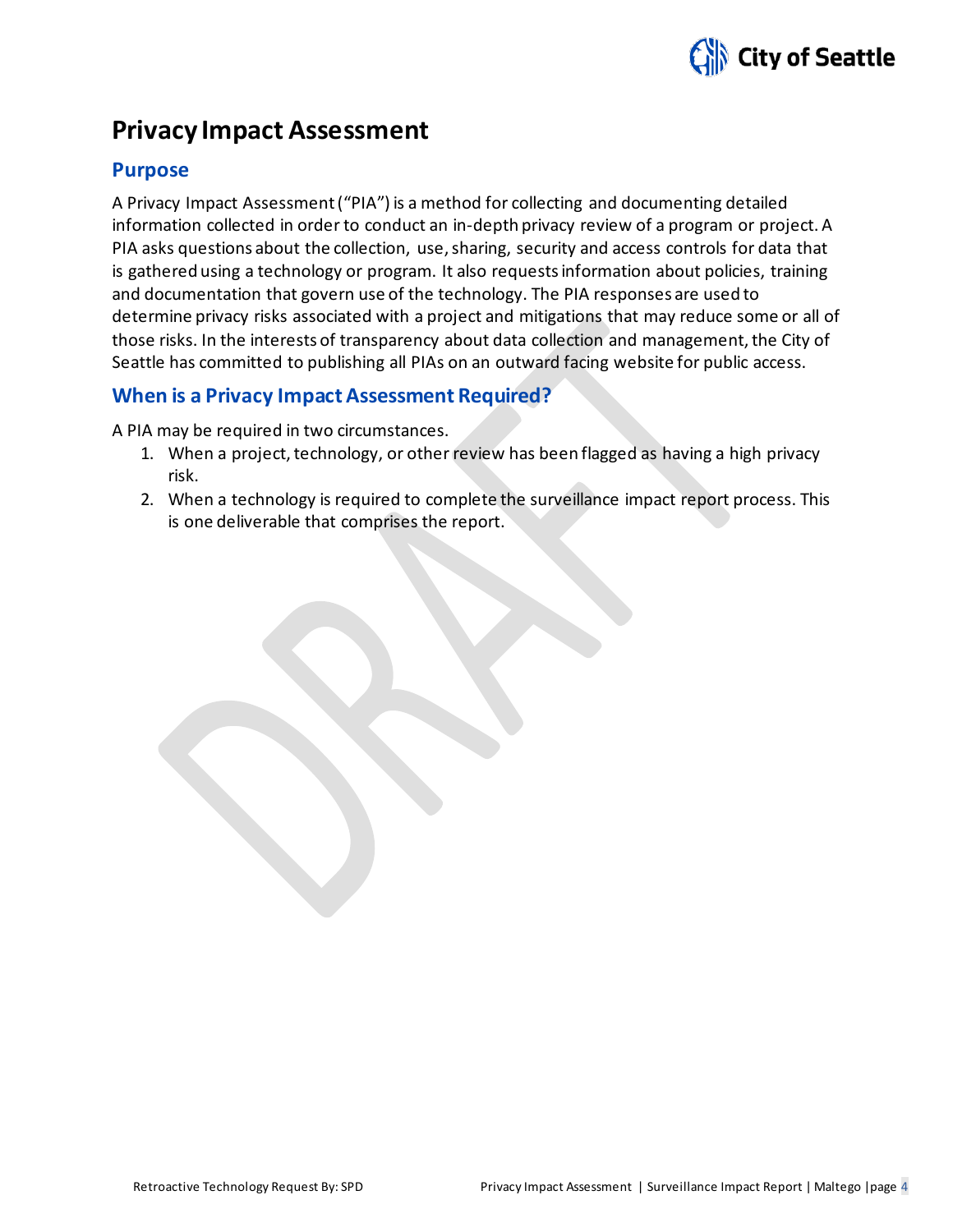

### **1.0 Abstract**

### **1.1 Please provide a brief description (one paragraph) of the purpose and proposed use of the project/technology.**

Paterva's Maltego is a cyber-security software application that is used to assist Seattle Police Department (SPD) to research publicly available data and diagram associations between individuals, devices, and networks, as part of a cybercrime investigation. Maltego allows up to two authorized users in SPD's Technical and Electronic Support Unit (TESU) to trace the origin of a specific IP address, and potentially identify a suspect, that has attacked, or attempted to infiltrate, the City's network or the network of a third party. In essence, SPD utilizes Maltego to investigate cybercrimes, primarily in determining the digital origin of attacks against cyber infrastructure.

### **1.2 Explain the reason the project/technology is being created or updated and why the PIA is required.**

Maltego queries public information available on the internet, allowing an investigator to build a network diagram of individuals and devices (i.e., computers, cell phones, etc). Though Maltego collects only publicly available information, its use leads to privacy concerns about indiscriminate collection of internet activity by SPD on members of the general public. SPD mitigates this privacy concern by utilizing Maltego only as it relates to a specific investigation related to cybercrime and only to access publicly available information. Search warrant authorization is required, and would be obtained, to further any investigation into accessing private individual information.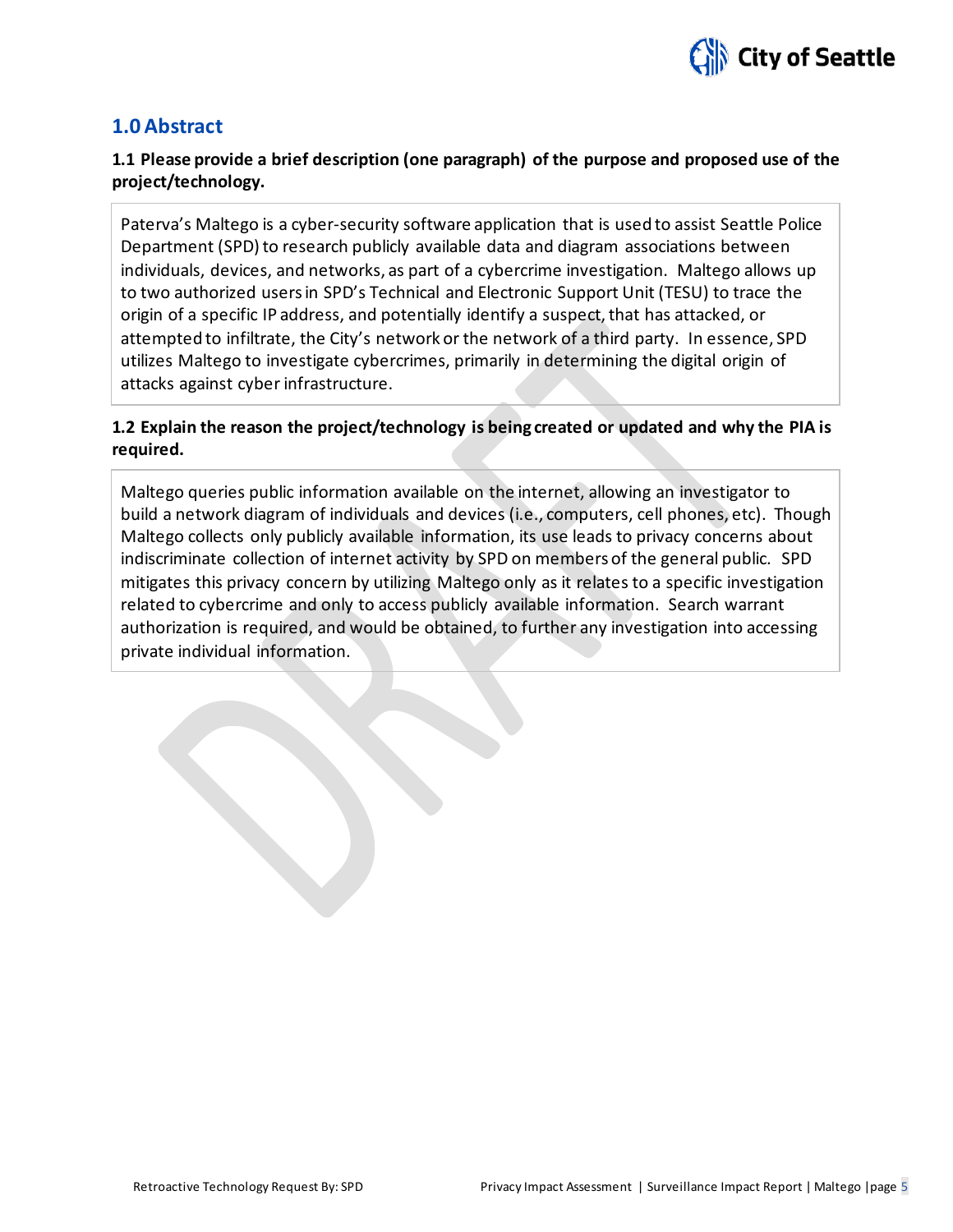

### **2.0 Project / Technology Overview**

Provide an overview of the project or technology. The overview gives the context and background necessary to understand the purpose, mission and justification for the project / technology proposed

### **2.1 Describe the benefits of the project/technology.**

Maltego queries public data on the internet, such as domains, and displays it in a diagram showing links. This is a useful tool for SPD to use in cyber-crime investigations, as these incidents often involve interactions between individuals, devices, and networks that are otherwise unknown. This is a popular tool that is used across the information-security community for both defensive cyber-security programs and for investigating breaches and instances of cyber-crime. SPD utilizes Maltego in these capacities.

Example: The City's network is attacked with ransomware from somedomain.com. Maltego would query the internet for public information about who might own/run somedomain.com, where it might be hosted, and which company provides its internet connect. At this point, if detectives determine that further information would be beneficial in pursuit of the investigation, they would then obtain appropriate warrant authorization and subpoena information from the internet provider. Information gathered in this manner can then be manually added to the chart generated by Maltego to create a diagram showing where the ransomware originated from and how it traversed the internet to attack City of Seattle.

### **2.2 Provide any data or research demonstrating anticipated benefits.**

Maltego functions by parsing large amounts of publicly available information from various open source websites and visualizing the results in graphs which allow detectives to piece together connections related to the investigation. Another advantage of this tool is that the relationship between various types of information can give a better picture on how they are interlinked and can also help in identifying unknown relationship.

<https://resources.infosecinstitute.com/topic/information-gathering-maltego/>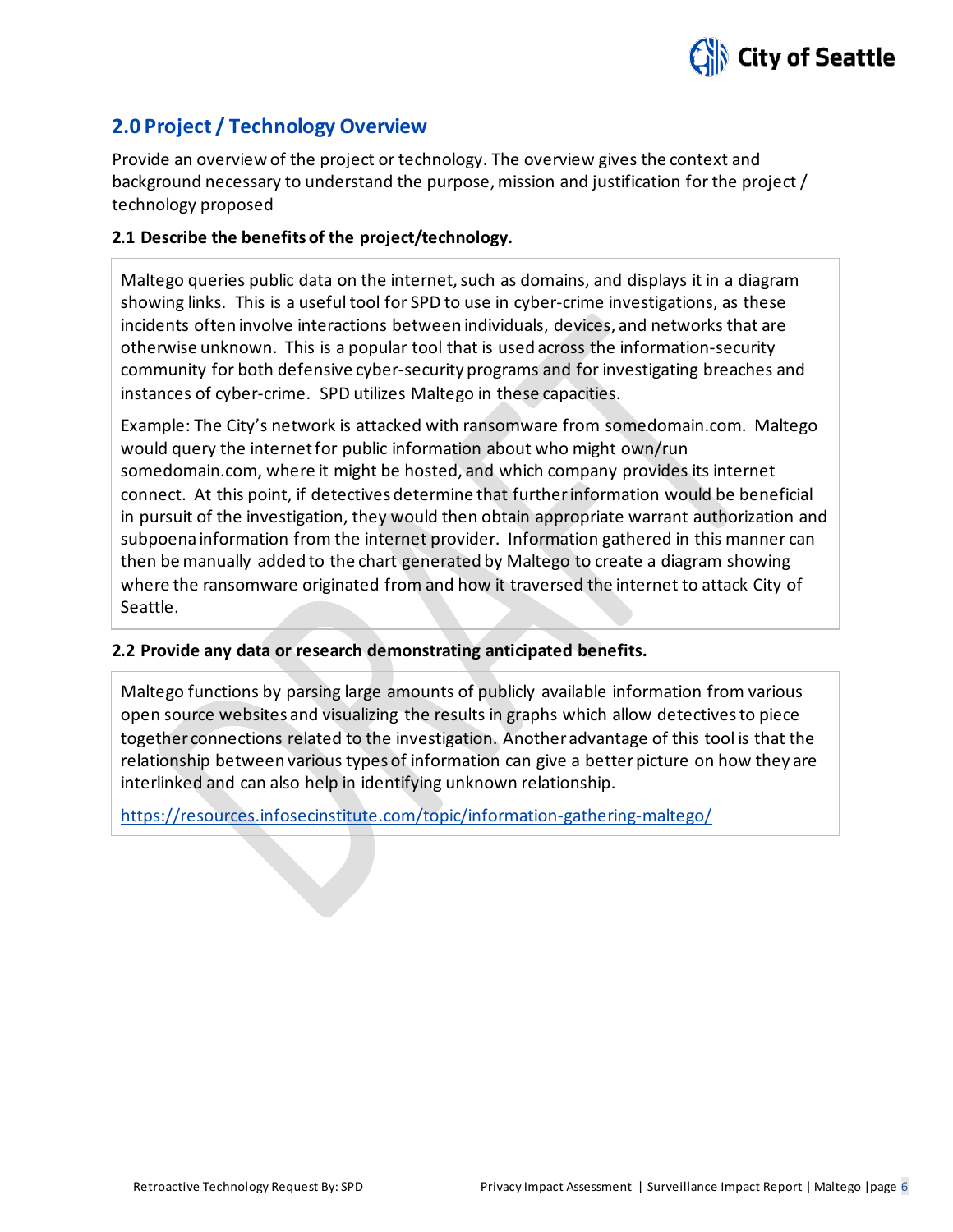

### **2.3 Describe the technology involved.**

Maltego is an Open Source Intelligence (OSINT) platform which presents publicly available information in an easy to interpret visual entity-relationship model which allows investigators to analyze connections between individuals related to criminal investigations. Maltego functions similar to a web search engine but rather than returning a list of related websites, Maltego allows the user to create a visualization linking entities involved in a cybercrime incident.

A typical use would be Maltego's use in diagramming threat actors following a cyber-attack on the City's network. An investigator would need to research the IP address of domain of the attack source and work to find the individual(s) or organization(s) orchestrating the attack. Often, the source of the attack is a system belonging to a third party that has itself been compromised (i.e., bot networks) and a side benefit of an SPD investigation is mitigating the compromise of these third-party systems.

### **2.4 Describe how the project or use of technology relates to the department's mission.**

The mission of the Seattle Police Department is to prevent crime, enforce the law, and support quality public safety by delivering respectful, professional, and dependable police services. SPD's department priorities include the use of best practices that include officer safety guidelines and performance-based accountability to provide progressive and responsive police services to crime victims, witnesses, and all members of the community, and to structure the organization to support the SPD mission and field a well-trained sworn and non-sworn workforce that uses technology, training, equipment, and research strategically and effectively.

Seattle Police Department has a responsibility to protect the City and its citizens, their data, and infrastructure from cyber-crime. Maltego is one tool that SPD uses to mitigate these crimes within Seattle.

### **2.5 Who will be involved with the deployment and use of the project / technology?**

Two users in SPD's Technical and Electronic Support Unit (TESU) are SPD's only trained and authorized users of Maltego. TESU Detectives may share Maltego data with Seattle IT's security team in order to eliminate security vulnerabilities, assess and mitigate data compromise, and to take steps to block hostile sites from accessing City networks.

Authorized users of Maltego are Criminal Justice Information Services (CJIS) certified and maintain Washington State ACCESS (A Central Computerized Enforcement Service System) certification. More information on CJIS compliance may be found at the CJIS Security Policy [website.](https://www.fbi.gov/services/cjis/cjis-security-policy-resource-center) Additional information about ACCESS may be found on the Washington State Patrol's [website.](http://www.wsp.wa.gov/_secured/access/access.htm)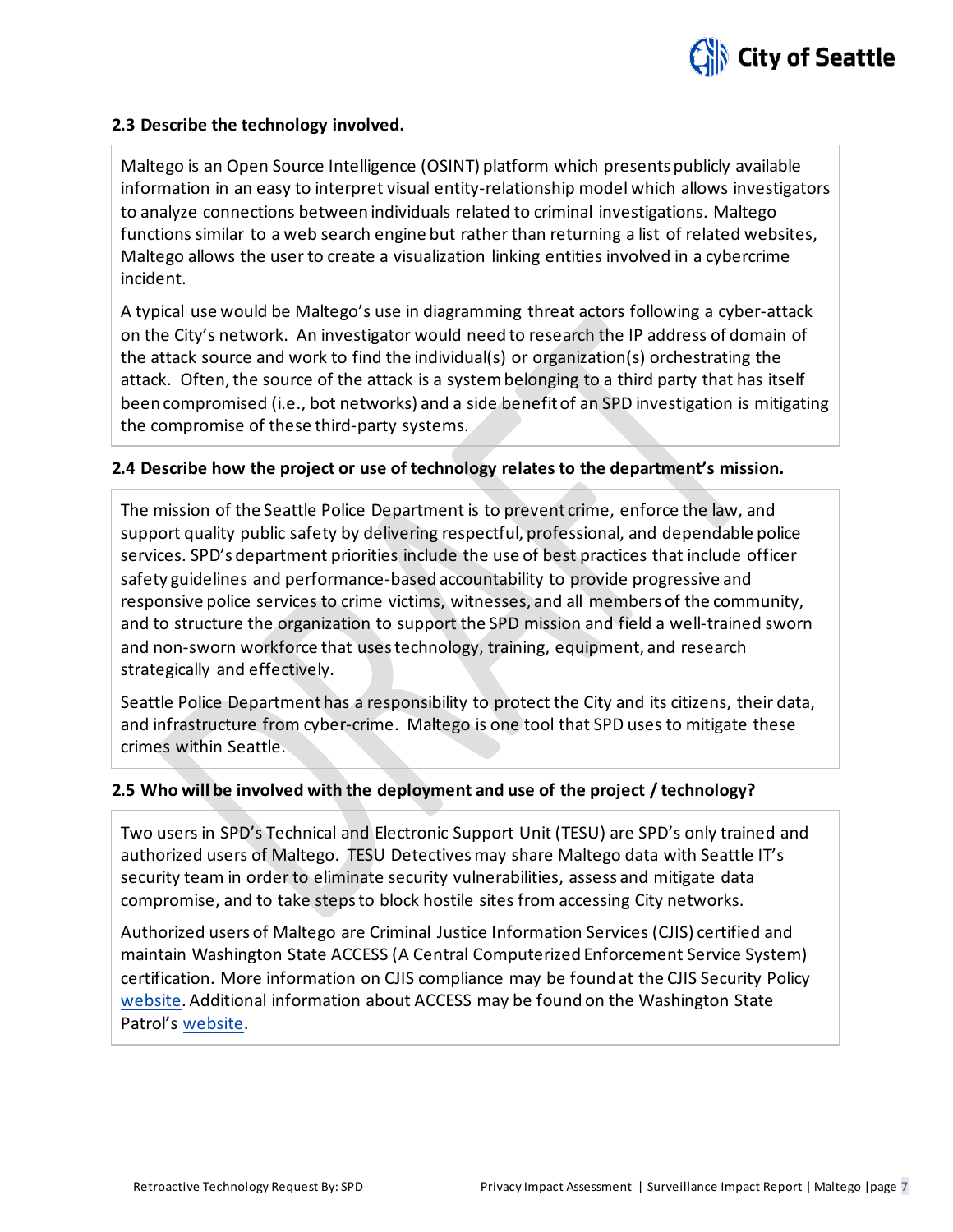

### **3.0 Use Governance**

Provide an outline of any rules that will govern the use of the project / technology. Please note: non-City entities contracting with the City are bound by restrictions specified in the surveillance ordinance and privacy principles and must provide written procedures for how the entity will comply with any restrictions identified.

**3.1 Describe the processes that are required prior to each use, or access to/of the project / technology, such as a notification, or check-in, check-out of equipment.**

Maltego is a software only used during the investigation of cyber-crimes by SPD detectives working in TESU. Access for personnel into the system is predicated on state and federal law governing access to Criminal Justice Information Services (CJIS). This includes pre-access background information, appropriate role-based permissions as governed by the CJIS security policy. All users of CAD must be CJIS certified and maintain Washington State ACCESS certification. Each user must be directly granted an account in order to access the software.

### **3.2 List the legal standards or conditions, if any, that must be met before the project / technology is used.**

Maltego is only used in response to specific cybersecurity incidents, criminal investigations wherein reasonable suspicion exists that a crime has occurred, and/or for training purposes.

All use of the Maltego software must also comply [with SPD Policy 12.050 –](https://www.seattle.gov/police-manual/title-12---department-information-systems/12050---criminal-justice-information-systems) Criminal Justice [Information Systems](https://www.seattle.gov/police-manual/title-12---department-information-systems/12050---criminal-justice-information-systems) and may only be used for legitimate criminal investigative purposes.

Use of Maltego is governed by the City of Seattle Intelligence Ordinance, 28 CFR Part 23, CJIS requirements, and any future applicable requirements.

### **3.3 Describe the policies and training required of all personnel operating the project / technology, and who has access to ensure compliance with use and management policies.**

Supervisors and commanding officers are responsible for ensuring compliance with policies.

All SPD employees must adhere to laws, City policy, and Department Policy (SPD Policy [5.001\)](http://www.seattle.gov/police-manual/title-5---employee-conduct/5001---standards-and-duties), and any employees suspected of being in violation of laws or policy or other misconduct are subject to discipline, as outlined in [SPD Policy 5.002.](http://www.seattle.gov/police-manual/title-5---employee-conduct/5002---responsibilities-of-employees-concerning-alleged-policy-violations)

All authorized users of Maltego must be CJIS certified and must maintain Washington State ACCESS certification and trained directly in the use of the Maltego software, in addition to all standard SPD training and Directives.

[SPD Policy 12.050](http://www.seattle.gov/police-manual/title-12---department-information-systems/12050---criminal-justice-information-systems) defines the proper use of criminal justice information systems.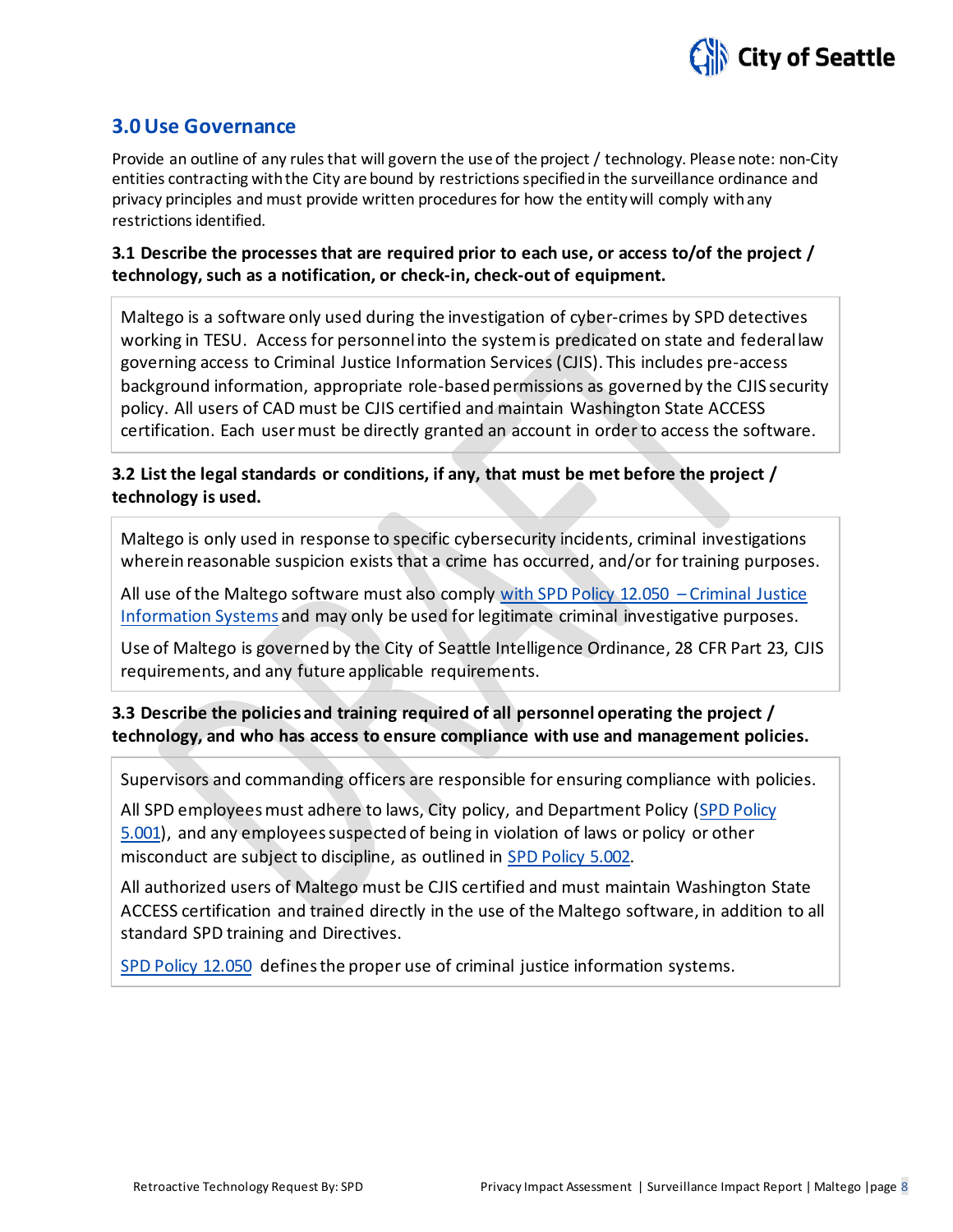

### **4.0 Data Collection and Use**

**4.1 Provide details about what information is being collected from sources other than an individual, including other IT systems, systems of record, commercial data aggregators, publicly available data and/or other City departments.**

Maltego queries publicly available data on the internet and collects information based on the parameters of the search request, much like Google returns results based on specific search terms. Maltego is not used to collect private data, nor is it used to process or collect internal data. It is specifically a tool used to query and diagram public information related to cybercrime investigations. In this sense, it is collecting any publicly available information on the internet related to the specific parameters of the user request.

### **4.2 What measures are in place to minimize inadvertent or improper collection of data?**

Maltego is only used by two trained TESU Detectives whose primary duties involve the investigation of cyber- and other internet-related crimes. All data collected is related to a criminal investigation and included in the investigation file. If no data is collected that assists in the pursuit of the criminal investigation, this information is not retained, and no data is provided to the investigating Officer/Detective. Data, when pertinent, is exported as a spreadsheet and/or visual diagram, at which point it is handled per department policy regarding digital evidence as part of a criminal investigation. A local copy of the data is only saved if the Detective operating Maltego manually initiates a local saved copy and that is also maintained and handled per department policy.

### **4.3 How and when will the project / technology be deployed or used? By whom? Who will determine when the project / technology is deployed and used?**

The Maltego tool is only used by two trained SPD Detectives whose primary duties involve the investigation of cyber- and other internet-related crimes. Maltego is used when a specific incident occurs in which the network security of the City or of a private entity has been compromised, and an investigation has been instigated.

### **4.4 How often will the technology be in operation?**

Maltego is used infrequently to investigate cybercrime incidents.

### **4.5 What is the permanence of the installation? Is it installed permanently, or temporarily?**

The software is installed on a workstation computer located in the TESU.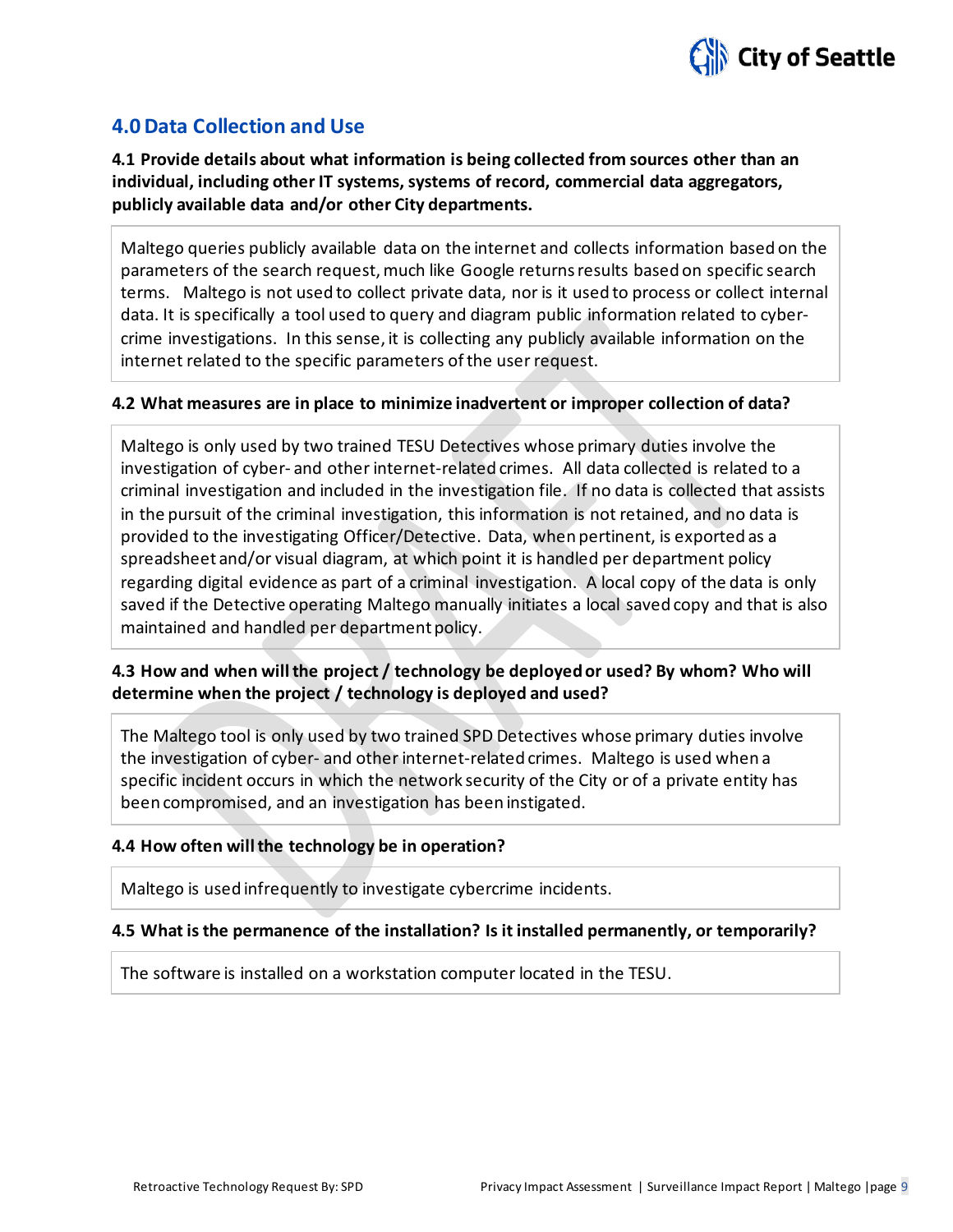

### **4.6 Is a physical object collecting data or images visible to the public? What are the markings to indicate that it is in use? What signage is used to determine department ownership and contact information?**

No physical object is collecting any data.

### **4.7 How will data that is collected be accessed and by whom?**

Only authorized SPD users can access Maltego or the data while it resides in the specific workstation where it is installed. Access to Maltego is via a password-protected software interface and the software is stored locally rather than on the network or remote server. SPD utilizes the free version of Maltego and, as a result, has no control over vendor access to viewing searches that were conducted by SPD. These searches, however, would look much like any search engine responses, meaning that the parameters would return only publicly available information.

Data removed from Maltego and entered into investigative files is securely uploaded and used on SPD's password-protected network with access limited to authorized detectives and identified supervisory personnel.

All SPD employees are backgrounded and access is controlled by SPD Manual Title 12 provisions governing Department Information Systems including:

- [SPD Policy 12.040](http://www.seattle.gov/police-manual/title-12---department-information-systems/12040---department-owned-computers-devices-and-software) Department-Owned Computers, Devices & Software,
- [SPD Policy 12.050](http://www.seattle.gov/police-manual/title-12---department-information-systems/12050---criminal-justice-information-systems) Criminal Justice Information Systems,
- [SPD Policy 12.080](http://www.seattle.gov/police-manual/title-12---department-information-systems/12080---department-records-access-inspection-and-dissemination) Department Records Access, Inspection & Dissemination,
- [SPD Policy 12.110](http://www.seattle.gov/police-manual/title-12---department-information-systems/12110---use-of-department-e-mail-and-internet-systems) Use of Department E-mail & Internet Systems, and
- [SPD Policy 12.111](http://www.seattle.gov/police-manual/title-12---department-information-systems/12111---use-of-cloud-storage-services) Use of Cloud Storage Services.

### **4.8 If operated or used by another entity on behalf of the City, provide details about access, and applicable protocols.**

Maltego is used by two trained TESU detectives within TESU, and by no other entity.

Use of Maltego is governed by the City of Seattle Intelligence Ordinance, 28 CFR Part 23, CJIS requirements, and any future applicable requirements.

### **4.9 What are acceptable reasons for access to the equipment and/or data collected?**

Access to Maltego is restricted to use for the related security incident and/or pertinent criminal investigations and subject to Department Policy regarding ongoing criminal investigations.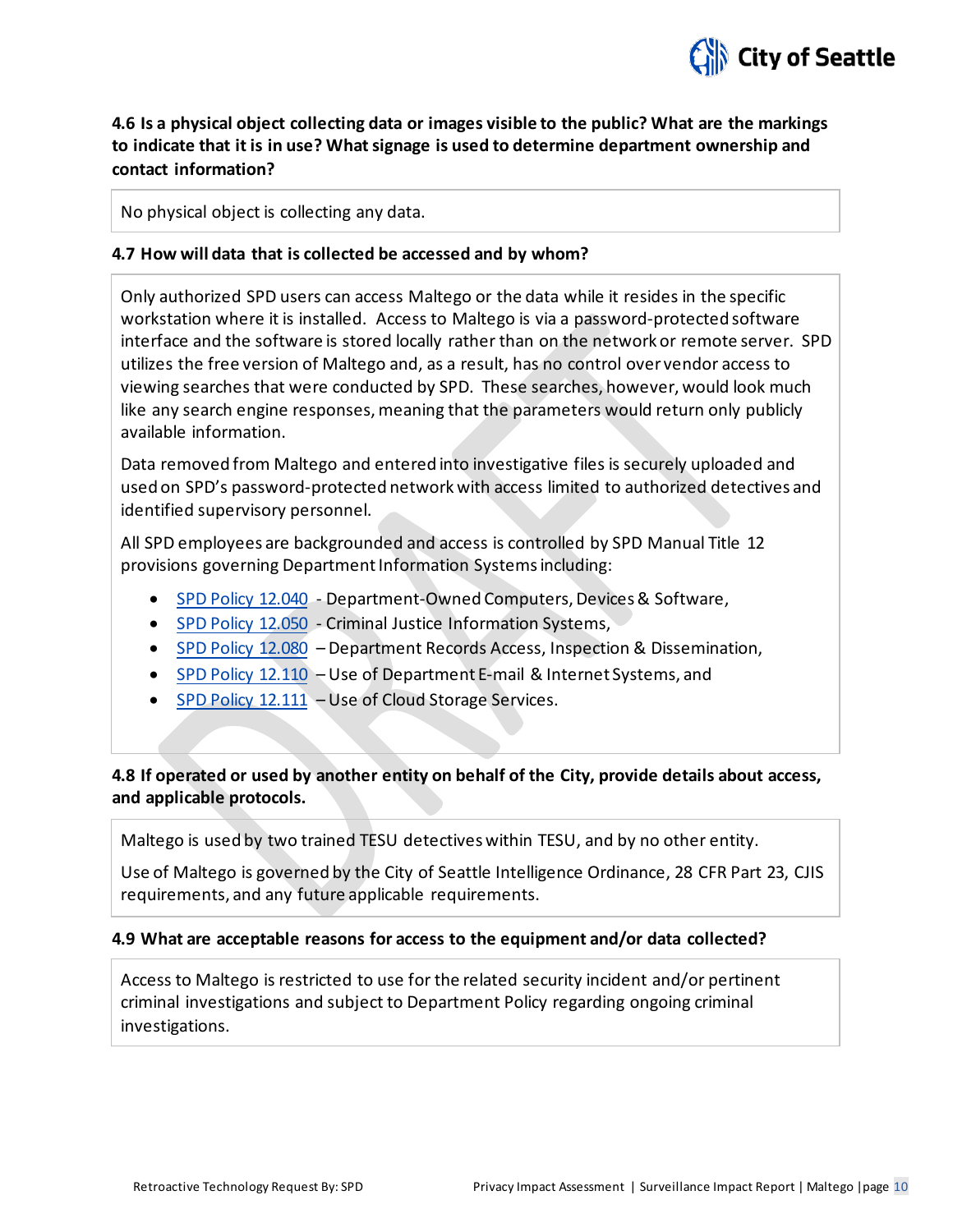

### **4.10 What safeguards are in place, for protecting data from unauthorized access (encryption, access control mechanisms, etc.) And to provide an audit trail (viewer logging, modification logging, etc.)?**

SPD currently uses a free community version of Maltego that has no internal logging or auditing. A paid version includes the ability to stand up an internal SPD server that would allow for logging, but that would involve significant costs to implement and maintain.

All SPD employees are backgrounded and access is controlled by SPD Manual Title 12 provisions governing Department Information Systems including SPD Policy 12.040 - Department-Owned Computers, Devices & Software, SPD Policy 12.050 - Criminal Justice Information Systems, SPD Policy 12.080 – Department Records Access, Inspection & Dissemination, SPD Policy 12.110 – Use of Department E-mail & Internet Systems.

### **5.0 Data Storage, Retention and Deletion**

### **5.1 How will data be securely stored?**

Data collected by Maltego is stored on an encrypted workstation within TESU.

Per the CJIS Security Policy:

"Security - Each agency is responsible for appropriate security measures as applicable to physical security of terminals and telecommunication lines; personnel security to include background screening requirements; technical security to protect against unauthorized use; data security to include III use, dissemination, and logging; and security of criminal history 08/16/2018 CJISD-ITS-DOC-08140-5.7 D-3 records. Additionally, each CSO must ensure that all agencies establish an information security structure that provides for an ISO and complies with the CJIS Security Policy.

### **5.2 How will the owner allow for departmental and other entities, to audit for compliance with legal deletion requirements?**

Cyber-Crime workstations are subject to audit by the supervisor of the Technical and Electronic Support Unit and SPD's Audit, Policy and Research Section (APRS) can conduct an audit of the any system at any time. In addition, the Office of Inspector General can access all data and audit for compliance at any time.

SPD conducts periodic reviews of audit logs and they are available for review at any time by the Seattle Intelligence Ordinance Auditor under the City of Seattle Intelligence Ordinance. The software automatically alerts users of data that must be deleted under legal deletion requirements such as 28 CFR Part 23.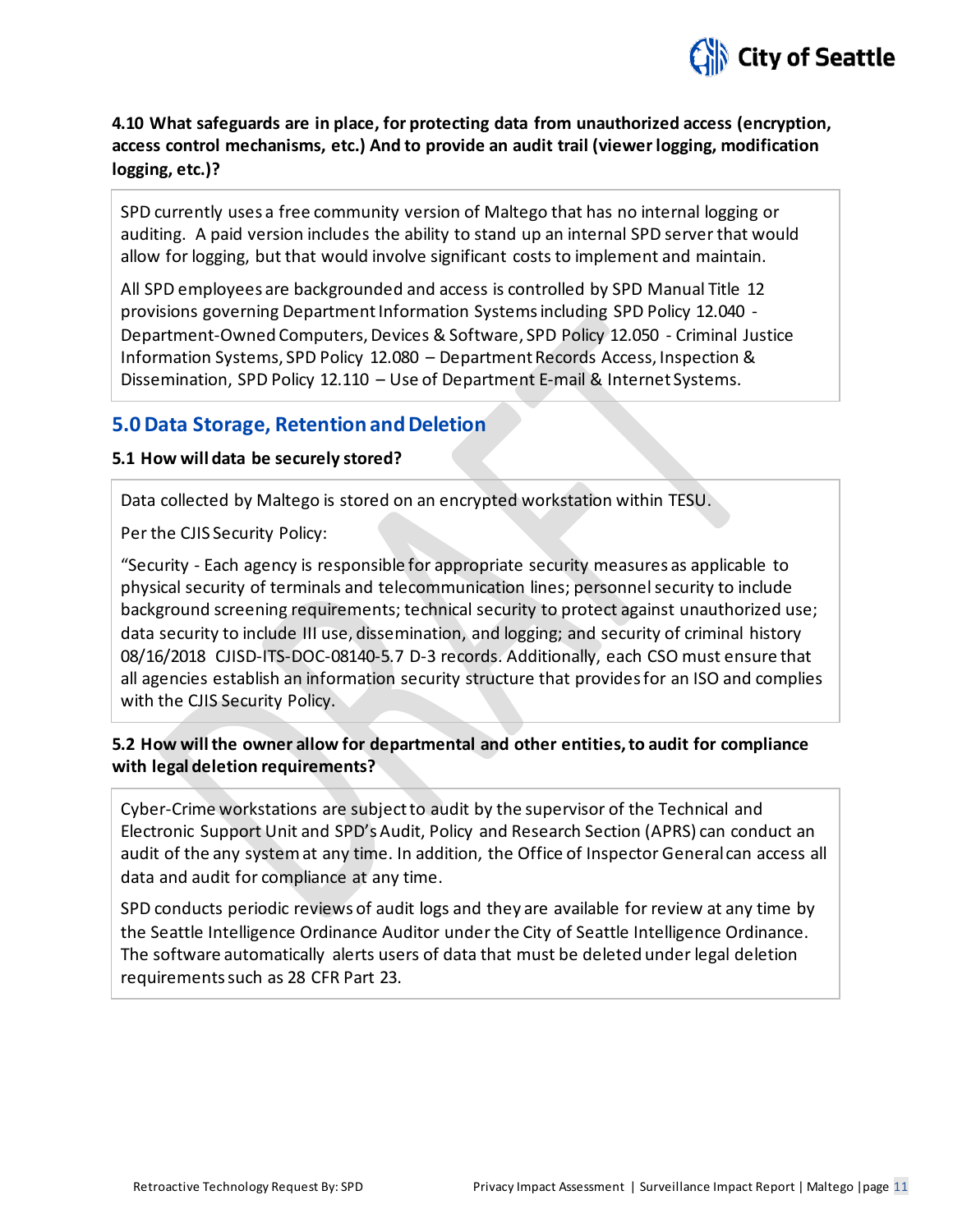

### **5.3 What measures will be used to destroy improperly collected data?**

[SPD Policy 7.010](http://www.seattle.gov/police-manual/title-7---evidence-and-property/7010---submitting-evidence) governs the submission of evidence and requires that all collected evidence be documented in a GO Report. Evidence is submitted to the Evidence Unit and associated with a specific GO Number and investigation.

All data must be gathered and recorded in a manner that is consistent with [SPD Policy 6.060,](http://www.seattle.gov/police-manual/title-6---arrests-search-and-seizure/6060---collection-of-information-for-law-enforcement-purposes)  such that it does not reasonably infringe upon "individual rights, liberties, and freedoms guaranteed by the Constitution of the United States and the State of Washington, including freedom of speech, press, association, and assembly; liberty of conscience the exercise of religion; the right to petition government for redress of grievances; and the right to privacy."

All SPD employees must adhere to laws, City policy, and Department Policy [\(SPD Policy](http://www.seattle.gov/police-manual/title-5---employee-conduct/5001---standards-and-duties)  [5.001\)](http://www.seattle.gov/police-manual/title-5---employee-conduct/5001---standards-and-duties), and any employees suspected of being in violation of laws or policy or other misconduct are subject to discipline, as outlined in [SPD Policy 5.002.](http://www.seattle.gov/police-manual/title-5---employee-conduct/5002---responsibilities-of-employees-concerning-alleged-policy-violations) 

### **5.4 which specific departmental unit or individual is responsible for ensuring compliance with data retention requirements?**

The Technical and Electronic Support Unit Supervisor is responsible for ensuring compliance with data retention requirements for Maltego within SPD. Additionally, an auditor, including the Office of Inspector General can monitor for compliance at any time.

Audit, Policy & Research Section personnel can also conduct audits of all data collection software and systems. Additionally, any appropriate auditor, including the Office of Inspector General and the federal monitor can audit for compliance at any time.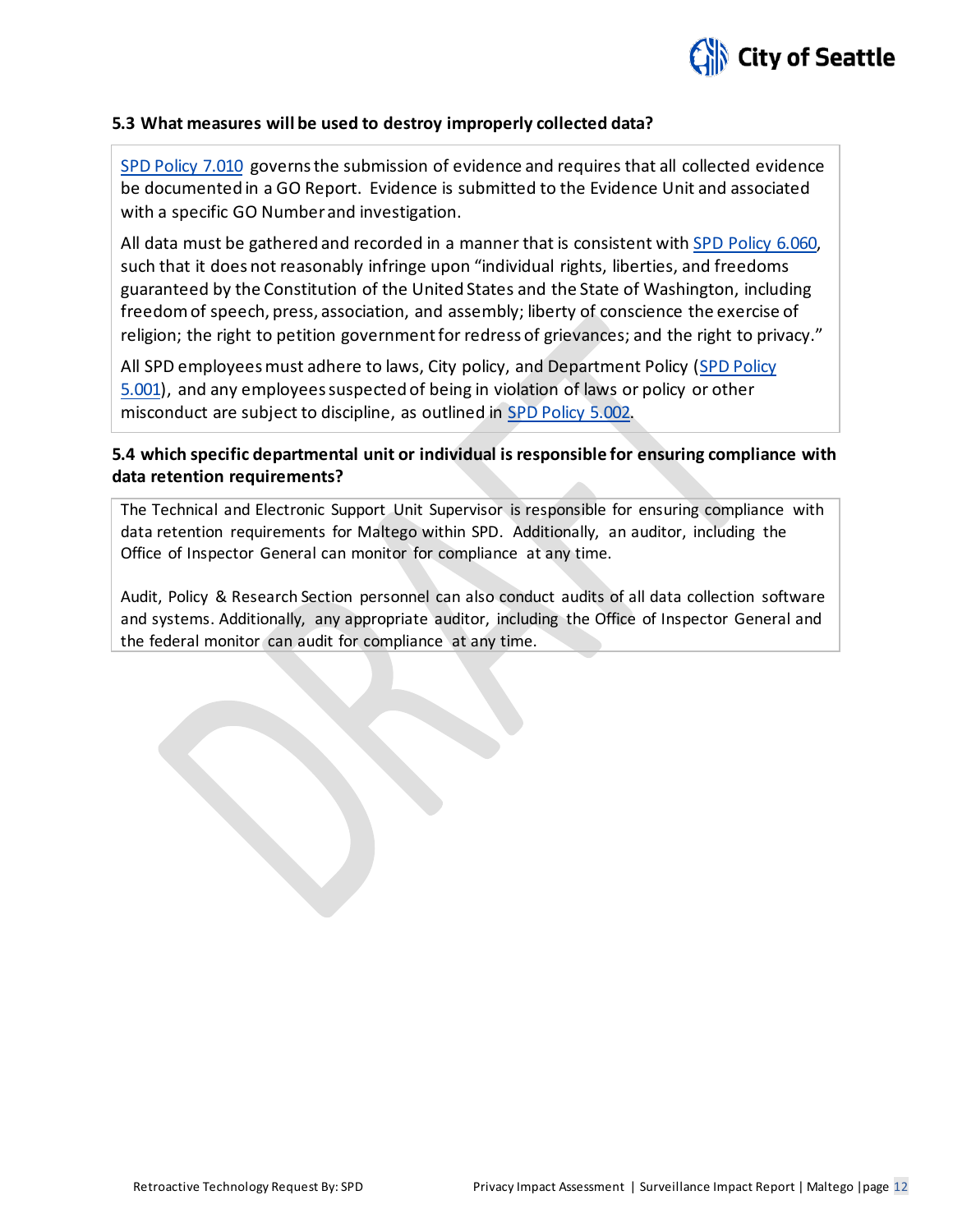

### **6.0 Data Sharing and Accuracy**

#### **6.1 Which entity or entities inside and external to the City will be data sharing partners?**

SPD has no data sharing partners for Maltego. No person, outside of SPD, has direct access to Maltego or the data while it resides in the system or technology.

Data obtained from the system may be shared outside SPD with the other agencies, entities, or individuals within legal guidelines or as required by law.

Data may be shared without outside entities in connection with criminal prosecutions:

- Seattle City Attorney's Office
- King County Prosecuting Attorney's Office
- King County Department of Public Defense
- Private Defense Attorneys
- Seattle Municipal Court
- King County Superior Court
- Similar entities where prosecution is in Federal or other State jurisdictions

Data may be made available to requesters pursuant to the Washington Public Records Act, Chapter 42.56 RCW ("PRA"). SPD will apply applicable exemptions to the data before disclosing to a requester. Individuals have the right to inspect criminal history record information maintained by the department (RCW 10.97.030, SPD Policy 12.050). Individuals can access their own information by submitting a public disclosure request.

Per SPD Policy 12.080, the Crime Records Unit is responsible for receiving, recording, and responding to requests "for General Offense Reports from other City departments and from other law enforcement agencies, as well as from insurance companies."

Discrete pieces of data collected by Maltego may be shared with other law enforcement agencies in wanted bulletins, and in connection with law enforcement investigations jointly conducted with those agencies, or in response to requests from law enforcement agencies investigating criminal activity as governed by SPD Policy 12.050 and 12.110. All requests for data from Federal Immigration and Customs Enforcement (ICE) authorities are referred to the Mayor's Office Legal Counsel in accordance with the Mayoral Directive, dated February 6, 2018.

SPD shares data with authorized researchers pursuant to properly execute research and confidentiality agreements as provide by SPD Policy 12.055. This sharing may include discrete pieces of data related to specific investigative files collected by Maltego.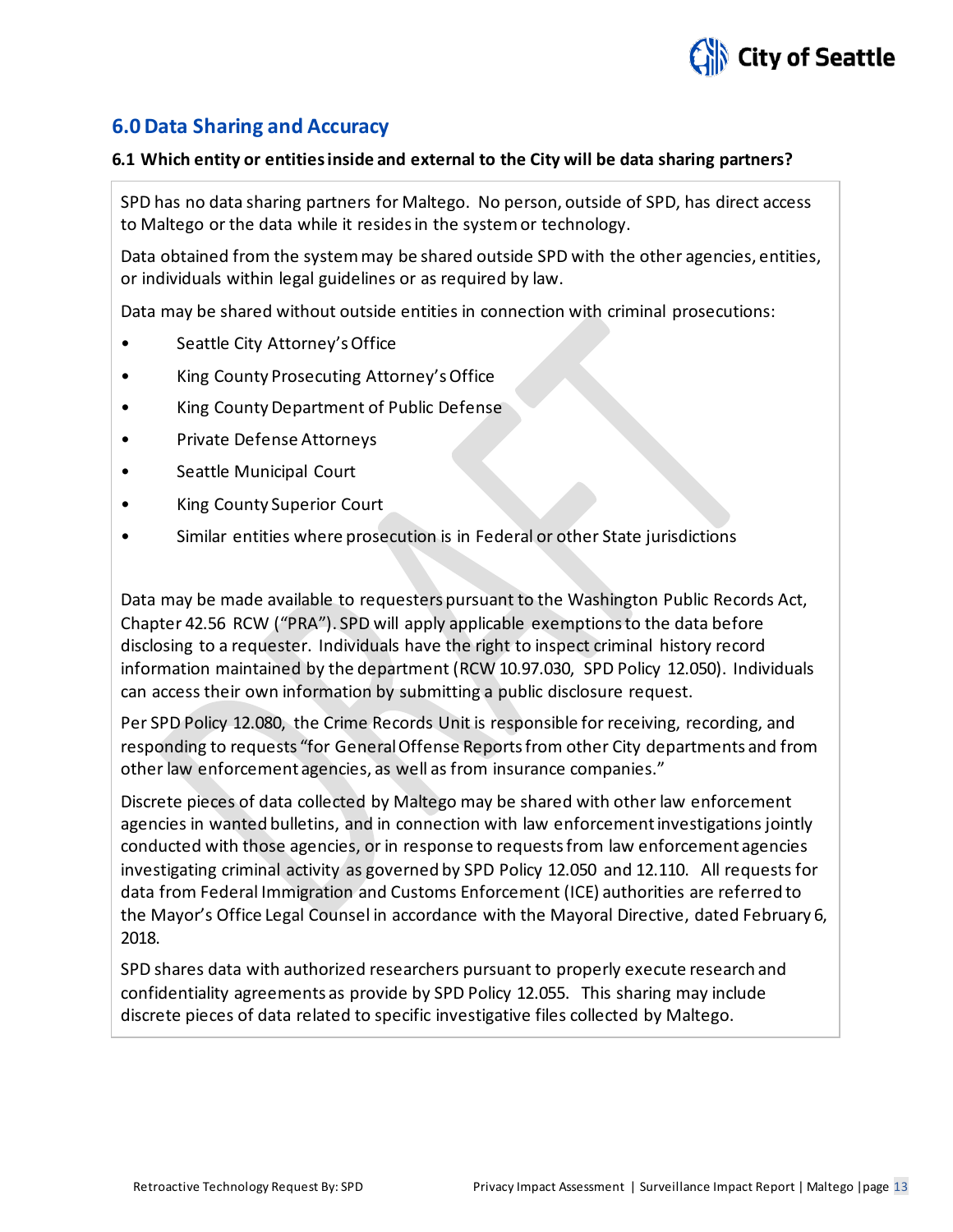

### **6.2 Why is data sharing necessary?**

Data sharing is frequently necessary during the course of a criminal investigation to follow up on leads and gather information on suspects from outside law enforcement agencies. Cooperation between law enforcement agencies is an essential part of the investigative process.

### **6.3 Are there any restrictions on non-City data use?**

### **Yes** ☒ **No** ☐

**6.3.1 If you answered yes, provide a copy of the department's procedures and policies for ensuring compliance with these restrictions.**

Law enforcement agencies receiving criminal history information are subject to the requirements of [28 CFR Part 20.](https://www.ecfr.gov/cgi-bin/text-idx?tpl=/ecfrbrowse/Title28/28cfr20_main_02.tpl) In addition, Washington State law enforcement agencies are subject to the provisions of [WAC 446-20-260,](http://apps.leg.wa.gov/wac/default.aspx?cite=446-20-260) and [RCW Chapter 10.97.](http://app.leg.wa.gov/rcw/default.aspx?cite=10.97)

Once disclosed in response to PRA request, there are no restrictions on non-City data use; however, applicable exemptions will be applied prior to disclosure to any requestor who is not authorized to receive exempt content.

**6.4 How does the project/technology review and approve information sharing agreements, memorandums of understanding, new uses of the information, new access to the system by organizations within City of Seattle and outside agencies?**

Research agreements must meet the standards reflected in SPD Policy 12.055. Law enforcement agencies receiving criminal history information are subject to the requirements of 28 CFR Part 20. In addition, Washington State law enforcement agencies are subject to the provisions of WAC 446-20-260, and RCW Chapter 10.97.

**6.5 Explain how the project/technology checks the accuracy of the information collected. If accuracy is not checked, please explain why.**

This software simply visualizes data collected is from publicly available information on the internet.

**6.6 Describe any procedures that allow individuals to access their information and correct inaccurate or erroneous information.**

As per RCW 10.97, individuals who are subject to a criminal investigation will not be party to the information collection process and thus will not have an opportunity to correct their information. Detectives or other sworn officers may interview such subjects or conduct additional investigation to determine inaccuracies in the information, on a case by case, basis.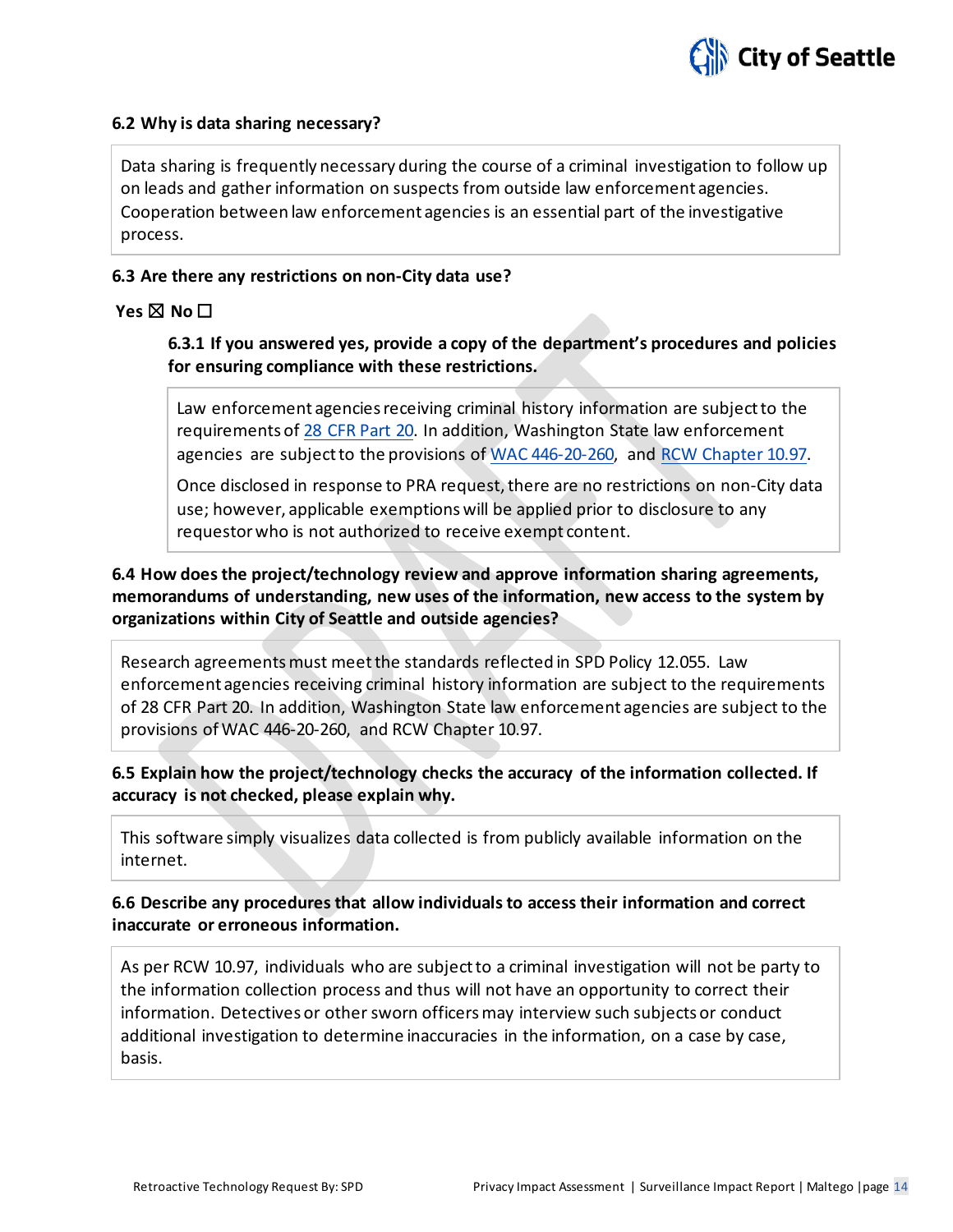

### **7.0 Legal Obligations, Risks and Compliance**

### **7.1 What specific legal authorities and/or agreements permit and define the collection of information by the project/technology?**

Maltego only accesses and collects public data and is used in response to requests for assistance with cyber-security incidents and active criminal investigations.

All use of Maltego must also comply with SPD Policy 12.050 – Criminal Justice Information Systems and may only be used for legitimate criminal investigative purposes.

Use of Maltego will be governed by the City of Seattle Intelligence Ordinance, 28 CFR Part 23, CJIS requirements, and any future applicable requirements.

### **7.2 Describe what privacy training is provided to users either generally or specifically relevant to the project/technology.**

Users of Maltego undergo training on the use of the software, which includes privacy training.

All authorized users of Maltego must be CJIS certified and must maintain Washington State ACCESS certification.

SPD Policy 12.050 mandates that all employees receive Security Awareness Training (Level 2), and all employees also receive City Privacy Training. All SPD employees must adhere to laws, City policy, and Department Policy (SPD Policy 5.001), many of which contain specific privacy requirements. Any employees suspected of being in violation of laws or policy or other misconduct are subject to discipline, as outlined in SPD Policy 5.002.

The CJIS training requirements can be found in the appendices of this document, as well as in question 3.3, above.

### **7.3 Given the specific data elements collected, describe the privacy risks identified and for each risk, explain how it was mitigated. Specific risks may be inherent in the sources or methods of collection, or the quality or quantity of information included.**

Privacy risks for Maltego revolve around the perception of mass or indiscriminate data collection of members of the public. This risk is mitigated by a number of legal and policy provisions.

[SMC 14.12](http://clerk.ci.seattle.wa.us/%7Epublic/toc/14-12.htm) an[d SPD Policy 6.060](http://www.seattle.gov/police-manual/title-6---arrests-search-and-seizure/6060---collection-of-information-for-law-enforcement-purposes) direct all SPD personnel to "any documentation of information concerning a person's sexual preferences or practices, or their political or religious activities must be for a relevant reason and serve a legitimate law enforcement purpose."

Additionally, [SPD Policy 5.140](http://www.seattle.gov/police-manual/title-5---employee-conduct/5140---bias-free-policing) forbids bias-based policing and outlines processes for reporting and documenting any suspected bias-based behavior, as well as accountability measures.

Finally, see 5.3 for a detailed discussion about procedures related to noncompliance.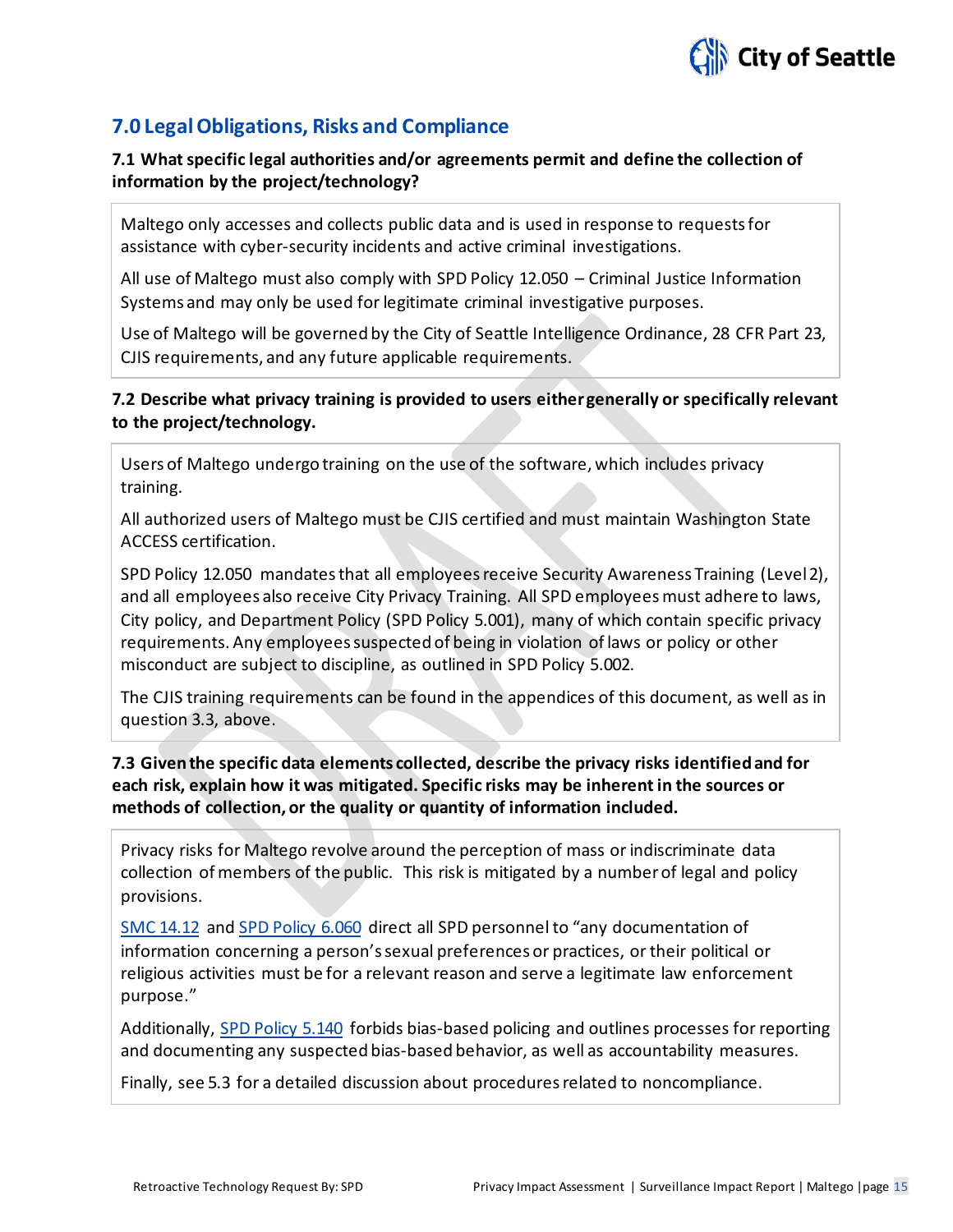

### **7.4 Is there any aspect of the project/technology that might cause concern by giving the appearance to the public of privacy intrusion or misuse of personal information?**

The privacy risks outlined in 7.3 above are mitigated by investigatory requirements and auditing processes (i.e., related to a specific criminal investigation; access logs) that allow for an auditor, including the Office of Inspector General, to inspect use and deployment of audio recording devices.

### **8.0 Monitoring and Enforcement**

### **8.1 Describe how the project/technology maintains a record of any disclosures outside of the department.**

The information used Maltego relates to ongoing criminal investigations. Information will be released in response to public disclosure requests as applicable under the Public Records Act and the City of Seattle Intelligence Ordinance, just as they are applicable to any other SPD investigative records.

Per SPD Policy 12.080, requests for public disclosure are logged by SPD's Legal Unit. Any action taken, and data released subsequently in response to subpoenas is then tracked through a log maintained by the Legal Unit. Public disclosure requests are tracked through the City's GovQA Public Records Response System, and responses to Public Disclosure Requests, including responsive records provided to a requestor, are retained by SPD for two years after the request is completed.

This software is not directly accessed by outside agencies. Information may be shared with outside agencies as it would with any criminal investigation and release is governed by the same rules. Any bulletins or other notifications created with information or analysis resulting from this project are kept in the SPD network file system as well as recorded in the established SPD bulletin system. In addition, the software's audit log keeps a record of all data accessed by each user.

### **8.2 What auditing measures are in place to safeguard the information, and policies that pertain to them, as well as who has access to the audit data? Explain whether the project/technology conducts self-audits, third party audits or reviews.**

The free version of Maltego that is currently used is auditable, in that the Unit Supervisor or any auditor may inspect and review the investigative workstation containing the software. Should the City choose to invest in a Maltego paid server, there would be onsite logging which would then be available for review.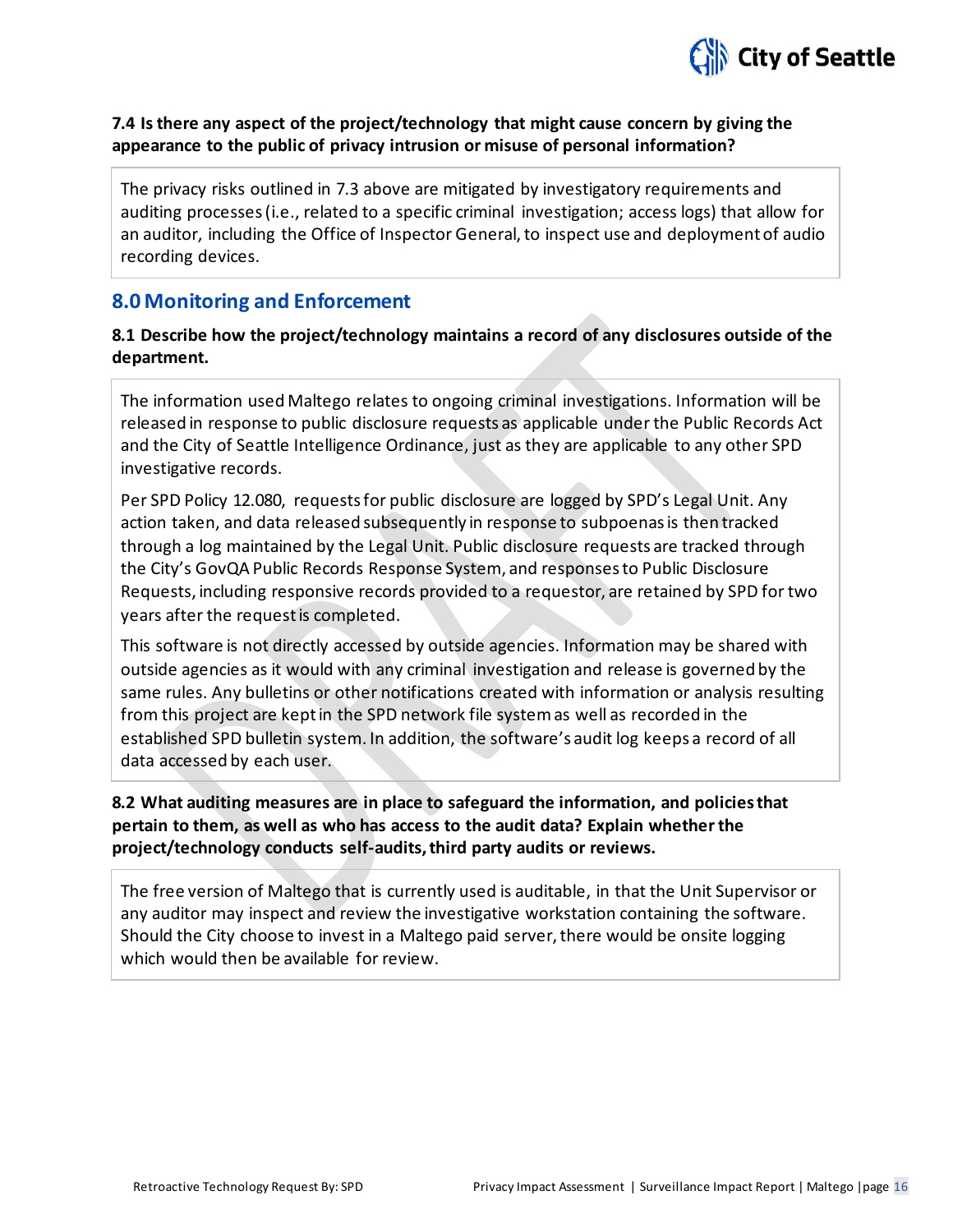

### **Financial Information**

### **Purpose**

This section provides a description of the fiscal impact of the surveillance technology, as required by the surveillance ordinance.

### **1.0 Fiscal Impact**

Provide a description of the fiscal impact of the project/technology by answering the questions below.

### **1.1 Current or potential sources of funding: initial acquisition costs.**

Current  $\boxtimes$  potential  $\Box$ 

| Date of initial | Date of go | Direct initial | Professional | Other       | Initial     |
|-----------------|------------|----------------|--------------|-------------|-------------|
| acquisition     | live       | acquisition    | services for | acquisition | acquisition |
|                 |            | cost           | acquisition  | costs       | funding     |
|                 |            |                |              |             | source      |
|                 |            |                |              |             |             |
| .               |            |                |              |             |             |

### Notes:

SPD utilizes the free version of Maltego.

**1.2 Current or potential sources of funding: on-going operating costs, including maintenance, licensing, personnel, legal/compliance use auditing, data retention and security costs.**

Current  $\boxtimes$  potential  $\Box$ 

| Annual<br>maintenance and<br>licensing | Legal/compliance,<br>audit, data<br>retention and<br>other security<br>costs | Department<br>overhead | IT overhead | Annual funding<br>source |
|----------------------------------------|------------------------------------------------------------------------------|------------------------|-------------|--------------------------|
| \$0                                    | 0                                                                            | 0                      |             |                          |

Notes:

**1.3 Cost savings potential through use of the technology**

N/A

**1.4 Current or potential sources of funding including subsidies or free products offered by vendors or governmental entities**

N/A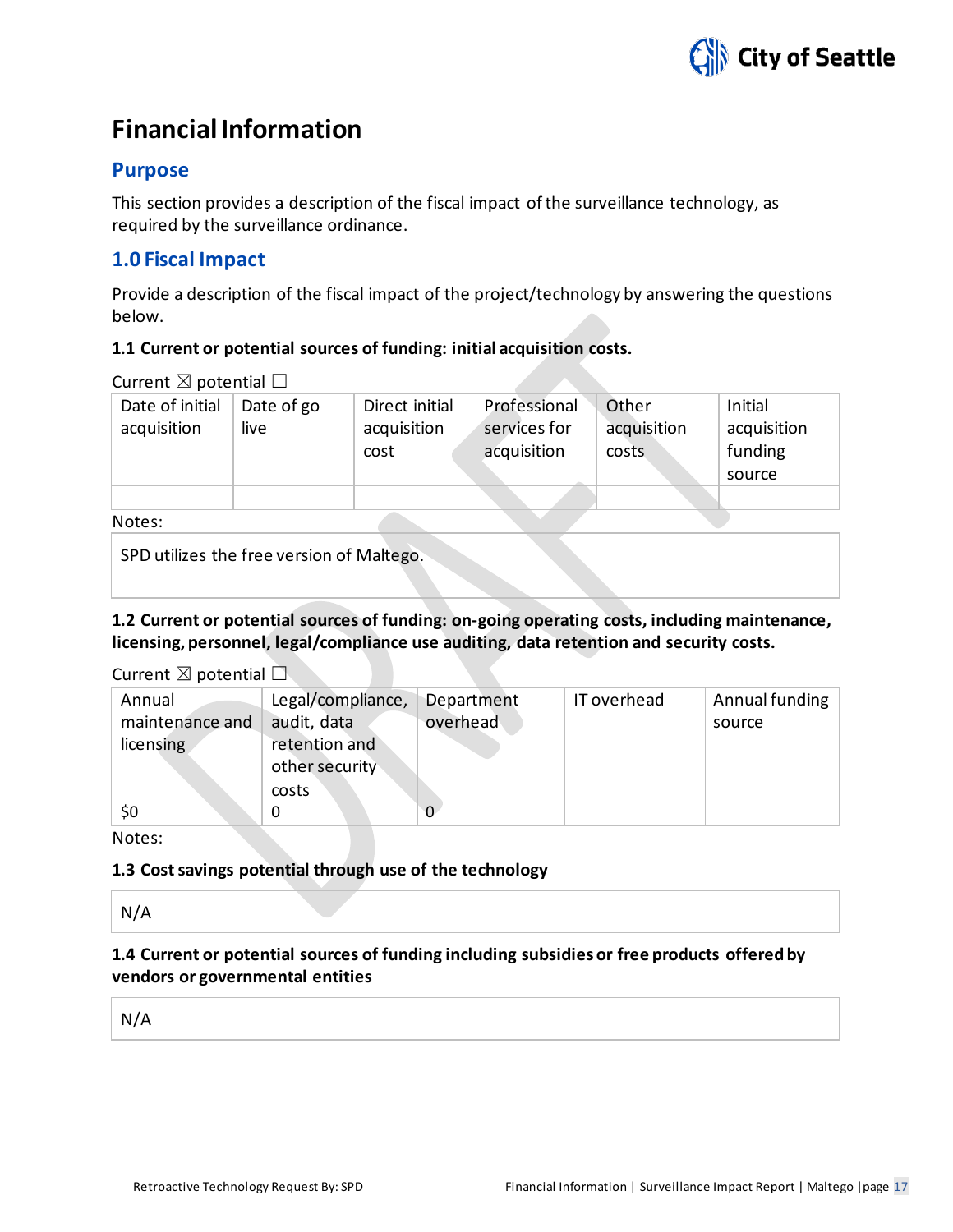

### **Expertise and References**

### **Purpose**

The following information is provided to ensure that Council has a group of experts to reference while reviewing the completed surveillance impact report ("SIR"). Any individuals or agencies referenced must be made aware ahead of publication that their information has been included. All materials must be available for Council to access or review, without requiring additional purchase or contract.

### **1.0 Other Government References**

Please list any other government bodies that have implemented this technology and can speak to the implementation of this technology.

| Agency, municipality, etc. | Primary contact | Description of current use |
|----------------------------|-----------------|----------------------------|
|                            |                 |                            |

### **2.0 Academics, Consultants, and Other Experts**

Please list any experts in the technology under consideration, or in the technical completion of the service or function the technology is responsible for.

| Agency, municipality, etc. | Primary contact | Description of current use |
|----------------------------|-----------------|----------------------------|
|                            |                 |                            |

### **3.0 White Papers or Other Documents**

Please list any authoritative publication, report or guide that is relevant to the use of this technology or this type of technology.

| Title | Publication | Link |
|-------|-------------|------|
|       |             |      |
|       |             |      |
|       |             |      |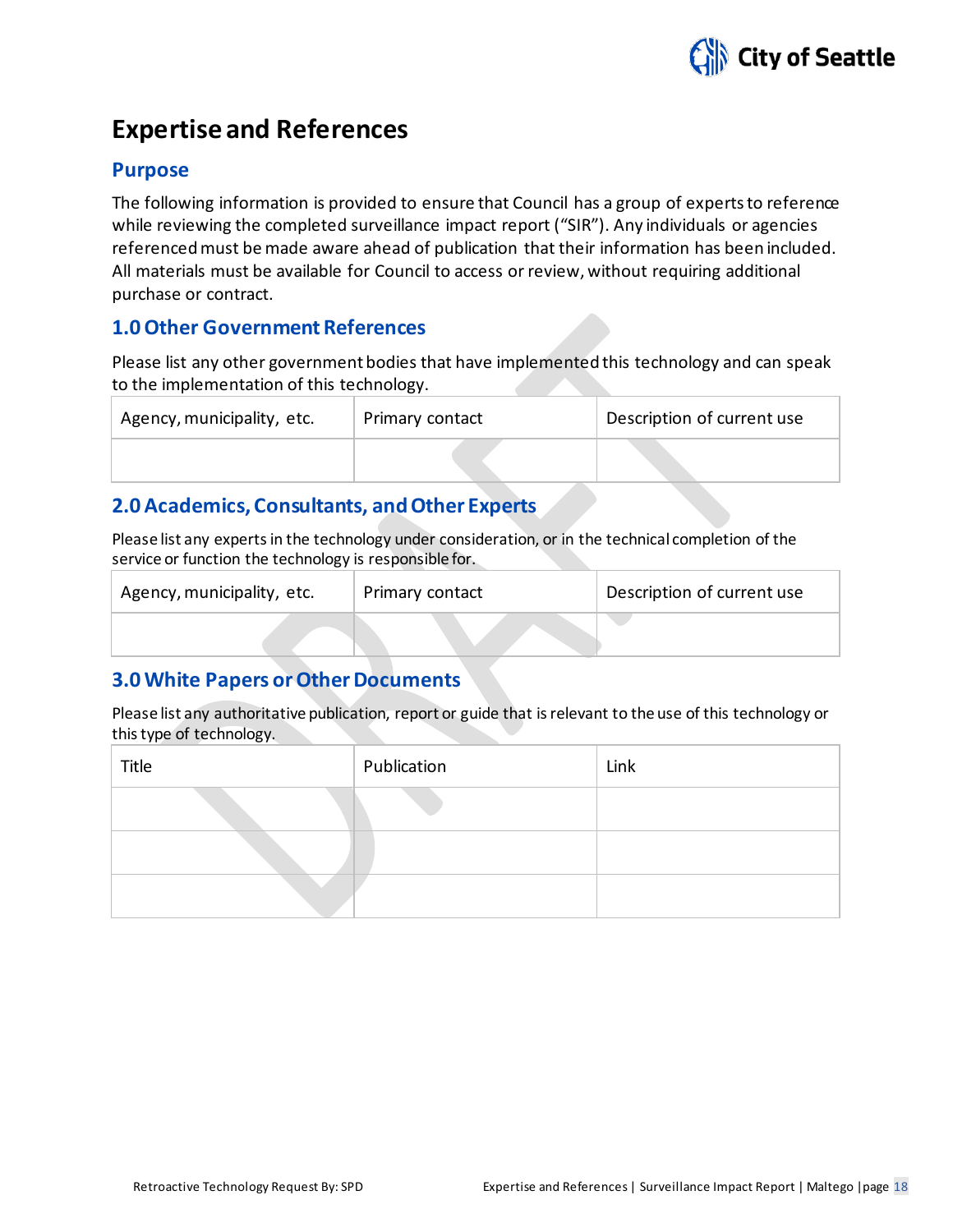

### **Racial Equity Toolkit ("RET") and engagement for public commentworksheet**

### **Purpose**

Departments submitting a SIR are required to complete an adapted version of the Racial Equity Toolkit ("RET") in order to:

- Provide a framework for the mindful completion of the SIR in a way that is sensitive to the historic exclusion of vulnerable and historically underrepresented communities. Particularly, to inform the public engagement efforts departments will complete as part of the surveillance impact report.
- Highlight and mitigate any impacts on racial equity from the adoption and the use of the technology.
- Highlight and mitigate any disparate impacts on individuals or vulnerable communities.
- Fulfill the public engagement requirements of the surveillance impact report.

### **Adaptation of the RET for Surveillance Impact Reports**

The RET was adapted for the specific use by the Seattle Information Technology Departments' ("Seattle IT") Privacy Team, the Office of Civil Rights ("OCR"), and Change Team members from Seattle IT, Seattle City Light, Seattle Fire Department, Seattle Police Department, and Seattle Department of Transportation.

### **Racial Equity Toolkit Overview**

The vision of the Seattle Race and Social Justice Initiative ("RSJI") is to eliminate racial inequity in the community. To do this requires ending individual racism, institutional racism and structural racism. The RET lays out a process and a set of questions to guide the development, implementation and evaluation of policies, initiatives, programs, and budget issues to address the impacts on racial equity.

### **1.0 Set Outcomes**

### **1.1. Seattle City Council has defined the following inclusion criteria in the surveillance ordinance, and they serve as important touchstones for the risks departments are being asked to resolve and/or mitigate. Which of the following inclusion criteria apply to this technology?**

 $\Box$  The technology disparately impacts disadvantaged groups.

 $\Box$  There is a high likelihood that personally identifiable information will be shared with non-City entities that will use the data for a purpose other than providing the City with a contractually agreed-upon service.

 $\boxtimes$  The technology collects data that is personally identifiable even if obscured, de-identified, or anonymized after collection.

 $\boxtimes$  The technology raises reasonable concerns about impacts to civil liberty, freedom of speech or association, racial equity, or social justice.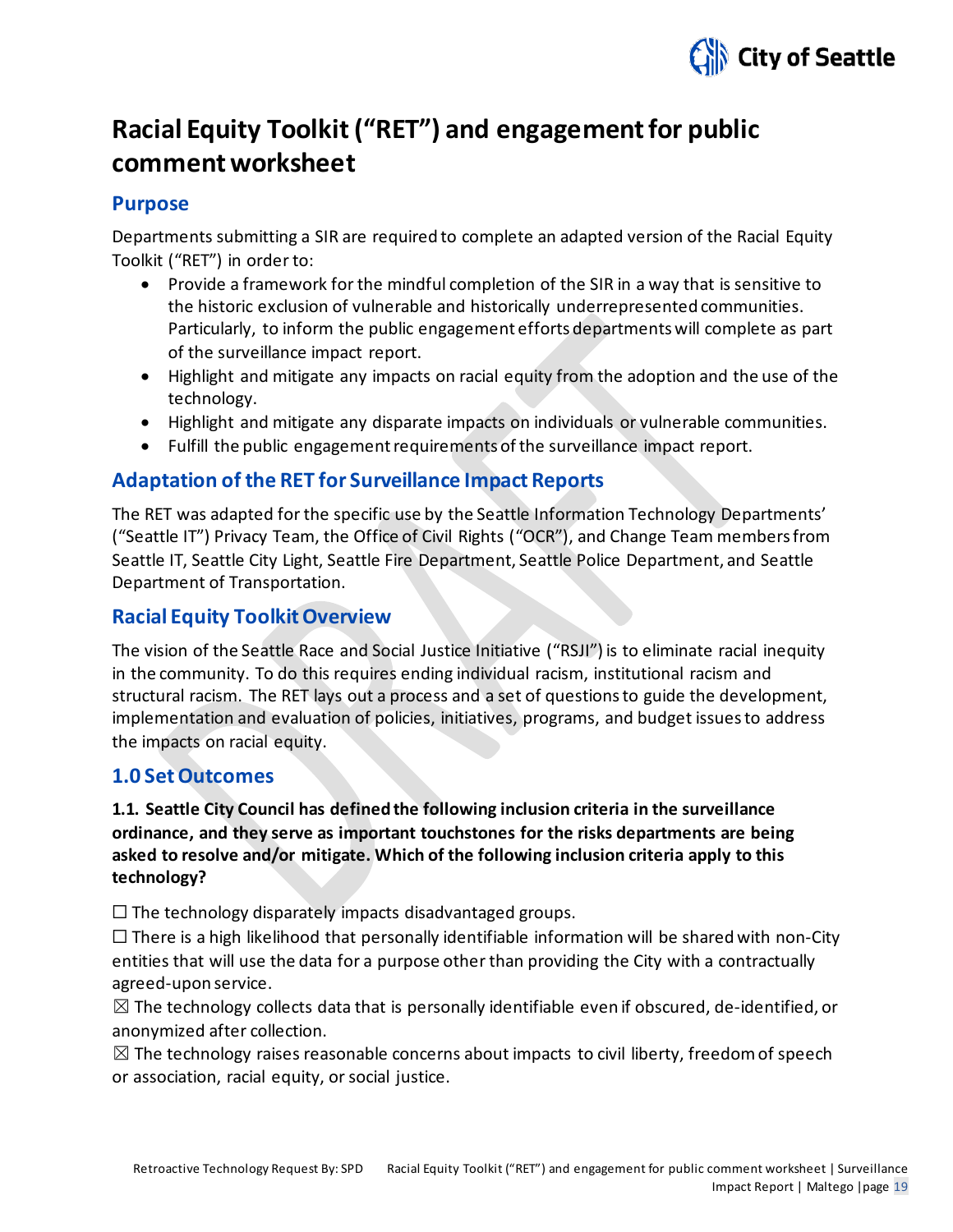

### **1.2 What are the potential impacts on civil liberties through the implementation of this technology? How is the department mitigating these risks?**

Some iterations of Maltego allow for collection of private data of citizens. SPD mitigates this privacy concern by utilizing Maltego only as it relates to a specific investigation related to cybercrime and only to access publicly available information. Search warrant authorization is required, and would be obtained, to further any investigation into accessing private individual information.

### **1.3 What are the risks for racial or ethnicity-based bias through each use or deployment of this technology? How is the department mitigating these risks?**

Include a description of any issues that may arise such as algorithmic bias or the possibility for ethnic bias to emerge in people and/or system decision-making.

The mission of the Seattle Police Department is to prevent crime, enforce the law, and support quality public safety by delivering respectful, professional, and dependable police services. To mitigate against any potential algorithmic bias or ethnic bias to emerge in the use of link analysis software such as Maltego, SPD employees are responsible for gathering, creating, and disseminating information (internally or externally as defined above) and are bound by SPD Policy 5.140 which forbids bias-based policing and outlines processes for reporting and documenting any suspected bias-based behavior, as well as accountability measures.

### **1.4 Where in the City is the technology used or deployed?**

| $\boxtimes$ all Seattle neighborhoods |                                      |
|---------------------------------------|--------------------------------------|
| <b>Ballard</b>                        | $\Box$ Northwest                     |
| $\Box$ Belltown                       | □ Madison Park / Madison Valley      |
| $\square$ Beacon Hill                 | $\Box$ Magnolia                      |
| $\Box$ Capitol Hill                   | Rainier Beach                        |
| $\Box$ Central District               | $\Box$ Ravenna / Laurelhurst         |
| $\Box$ Columbia City                  | $\Box$ South Lake Union / Eastlake   |
| $\Box$ Delridge                       | $\Box$ Southeast                     |
| $\Box$ First Hill                     | $\sqcup$ Southwest                   |
| $\Box$ Georgetown                     | $\Box$ South Park                    |
| $\Box$ Greenwood / Phinney            | $\Box$ Wallingford / Fremont         |
| <b>International District</b>         | $\lrcorner$ West Seattle             |
| $\Box$ Interbay                       | $\Box$ King county (outside Seattle) |
| North                                 | $\Box$ Outside King County.          |
| Northeast                             |                                      |

If possible, please include any maps or visualizations of historical deployments / use.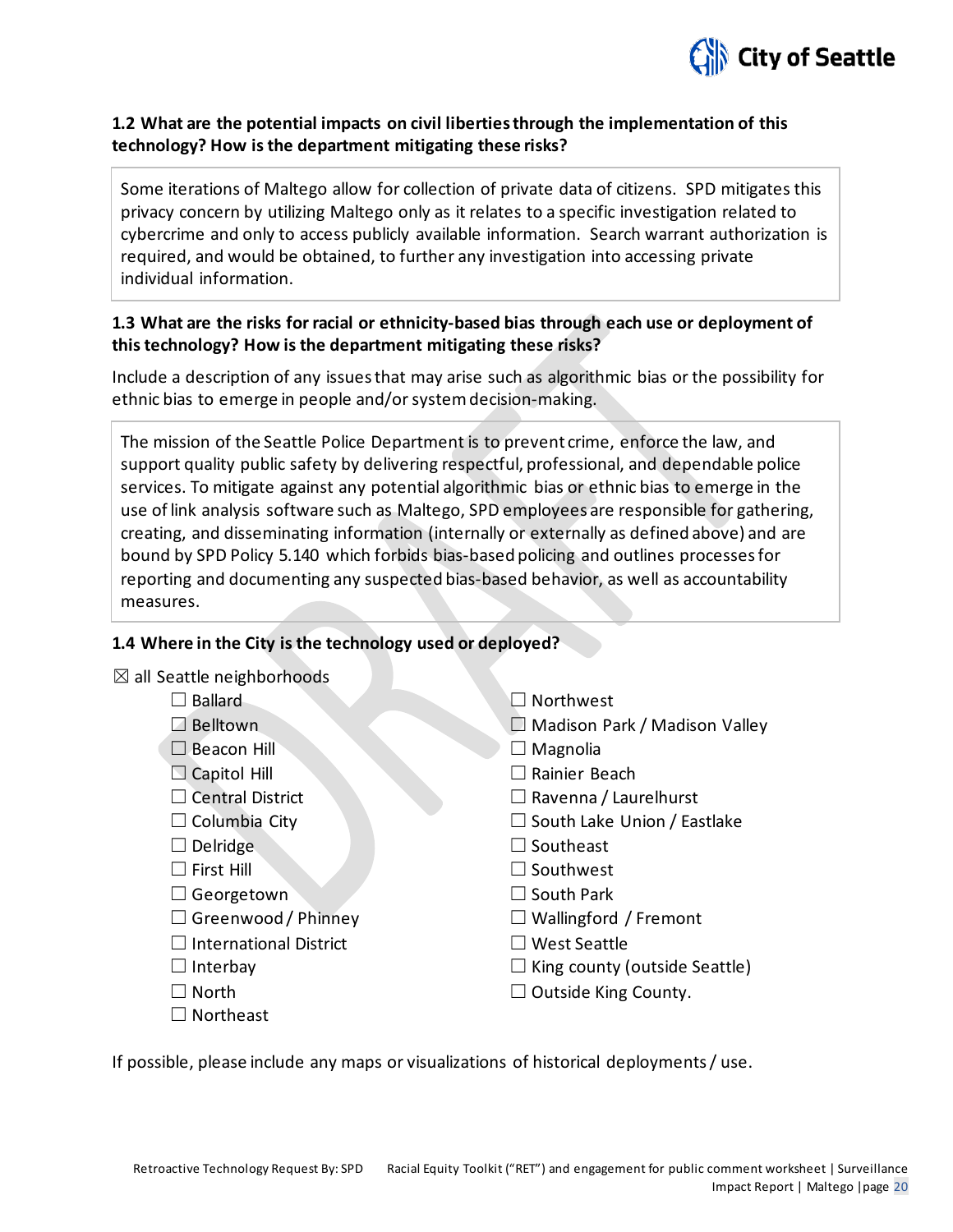

### **1.4.1 What are the racial demographics of those living in this area or impacted by these issues?**

City of Seattle demographics: White - 69.5%; Black or African American - 7.9%; Amer. Indian & Alaska Native - 0.8%; Asian - 13.8%; Native Hawaiian & Pacific Islander - 0.4; Other race - 2.4%; Two or more races - 5.1%; Hispanic or Latino ethnicity (of any race): 6.6%; Persons of color: 33.7%.

King County demographics: White – 70.1%; Black or African American – 6.7%; American Indian & Alaskan Native – 1.1%; Asian, Native Hawaiian, Pacific Islander – 17.2%; Hispanic or Latino (of any race) – 9.4%

### **1.4.2 How does the Department to ensure diverse neighborhoods, communities, or individuals are not specifically targeted through the use or deployment of this technology?**

Maltego is used during the investigation of cyber-crimes by the SPD TESU and information gathered is related to these criminal investigations. There is no distinction in the levels of service this system provides to the various and diverse neighborhoods, communities, or individuals within the city.

All use of Maltego must also comply with SPD Policy 12.050 – Criminal Justice Information Systems and may only be used for legitimate criminal investigative purposes.

Use of Maltego is be governed by the City of Seattle Intelligence Ordinance, 28 CFR Part 23, CJIS requirements, and any future applicable requirements.

#### n/a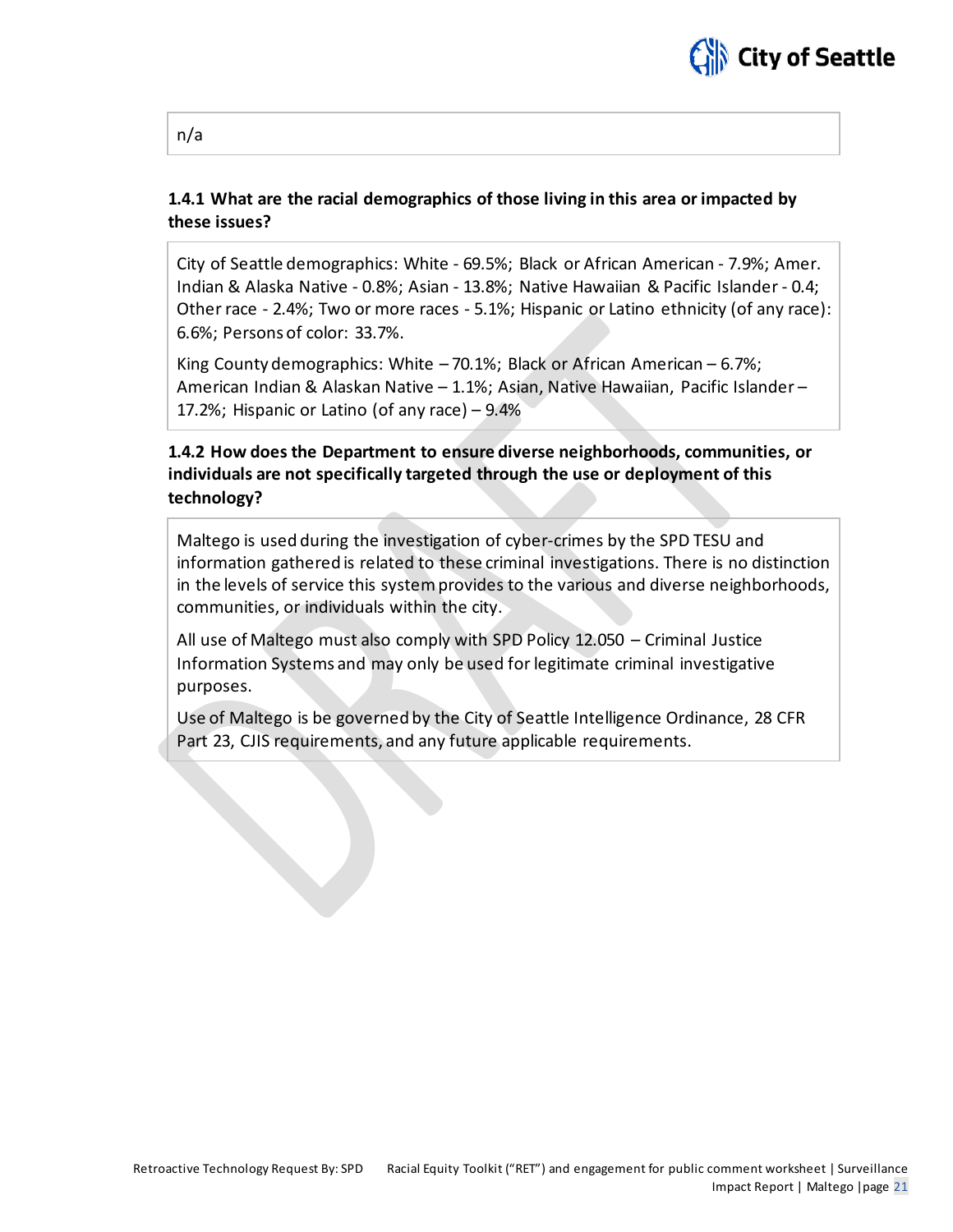

### **1.5 How do decisions around data sharing have the potential for disparate impact on historically targeted communities? What is the department doing to mitigate those risks?**

The Aspen Institute on Community Change defines *structural racism* as "…public policies, institutional practices, cultural representations and other norms [which] work in various, often reinforcing ways to perpetuate racial group inequity. $\alpha_1$  Data sharing has the potential to be a contributing factor to structural racism and thus creating a disparate impact on historically targeted communities. Data sharing is frequently necessary during the course of a criminal investigation to follow up on leads and gather information on suspects from outside law enforcement agencies. Cooperation between law enforcement agencies is an essential part of the investigative process.

In an effort to mitigate the possibility of disparate impact on historically targeted communities, SPD has established policies regarding the dissemination of data in connection with criminal prosecutions, Washington Public Records Act (Chapter 42.56 RCW), and other authorized researchers.

Further, SPD Policy 5.140 forbids bias-based policing and outlines processes for reporting and documenting any suspected bias-based behavior, as well as accountability measures.

### **1.6 How do decisions around data storage and retention have the potential for disparate impact on historically targeted communities? What is the department doing to mitigate those risks?**

Like decisions around data sharing, data storage and retention have similar potential for disparate impact on historically targeted communities. The information collected by Maltego is related only to criminal investigations and its users are subject to SPD's existing policies prohibiting bias-based policing. Further, SPD Policy 5.140 forbids bias-based policing and outlines processes for reporting and documenting any suspected bias-based behavior, as well as accountability measures.

### **1.7 What are potential unintended consequences (both negative and positive potential impact)? What proactive steps can you can / have you taken to ensure these consequences do not occur.**

The most important unintended possible consequence related to the continued utilization of Maltego is the possibility that erroneous links between individuals not related to criminal investigations may be considered. However, because all analysis conducted in the TESU by a limited number of detectives the risk is mitigated.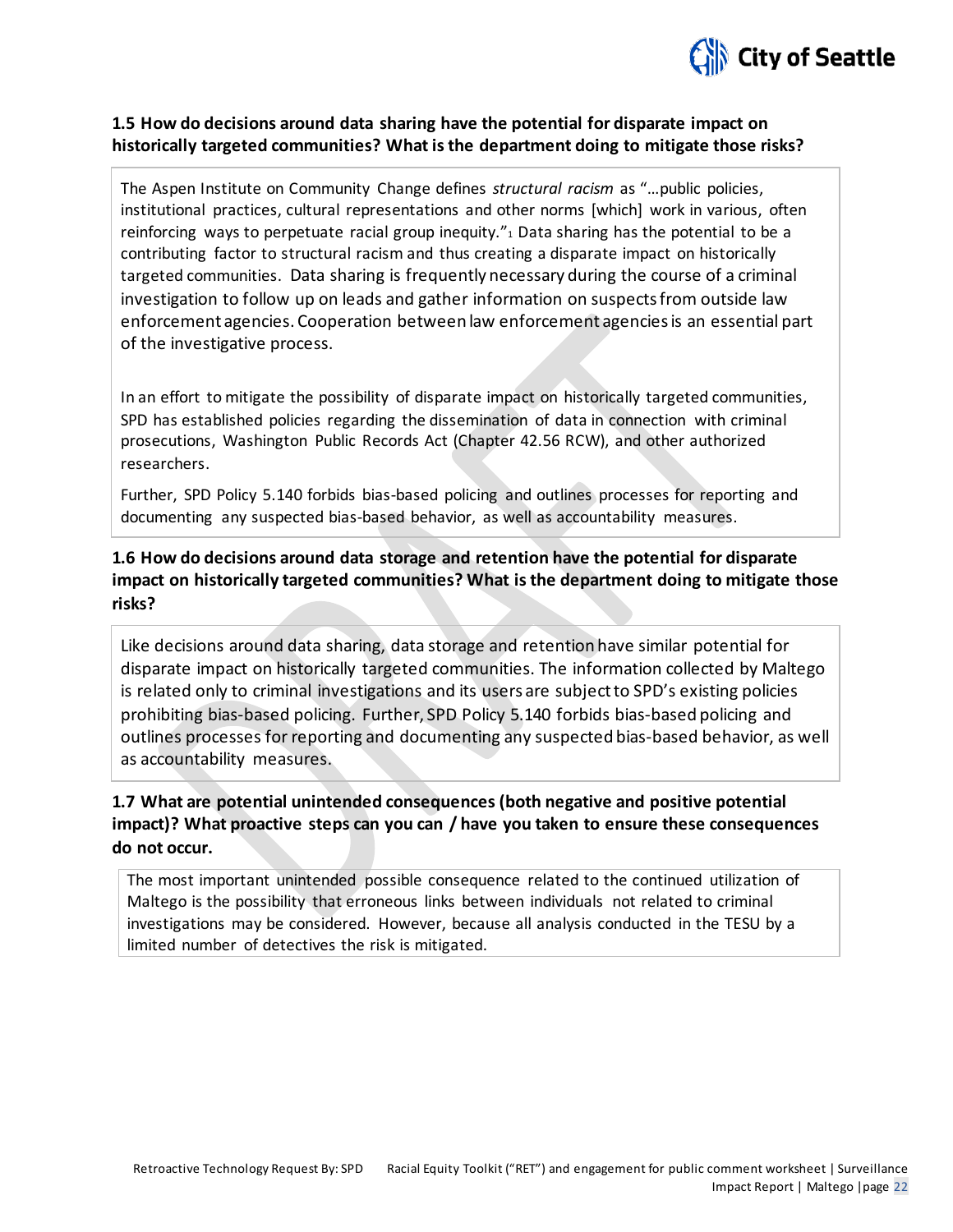

### **2.0 Public Outreach**

### **2.1 Organizations who received a personal invitation to participate.**

Please include a list of all organizations specifically invited to provide feedback on this technology.

| - |
|---|
|---|

### **2.1 Scheduled public meeting(s).**

Meeting notes, sign-in sheets, all comments received, and questions from the public will be included in Appendix B, C, D, E, F, G, H and I. Comment analysis will be summarized in section 3.0 Public Comment Analysis.

| Location           |  |
|--------------------|--|
| <b>Time</b>        |  |
| Capacity           |  |
| Link to URL Invite |  |

### **2.2 Scheduled focus Group Meeting(s)**

Meeting 1

| Community<br><b>Engaged</b> |  |
|-----------------------------|--|
| <b>Date</b>                 |  |
| Meeting 2                   |  |
| <b>Community</b><br>Engaged |  |

**Date**

### **3.0 Public Comment Analysis**

This section will be completed after the public comment period has been completed on [DATE] by Privacy Office staff.

### **3.1 Summary of Response Volume**

Dashboard of respondent demographics.

### **3.2 Question One: What concerns, if any, do you have about the use of this technology?**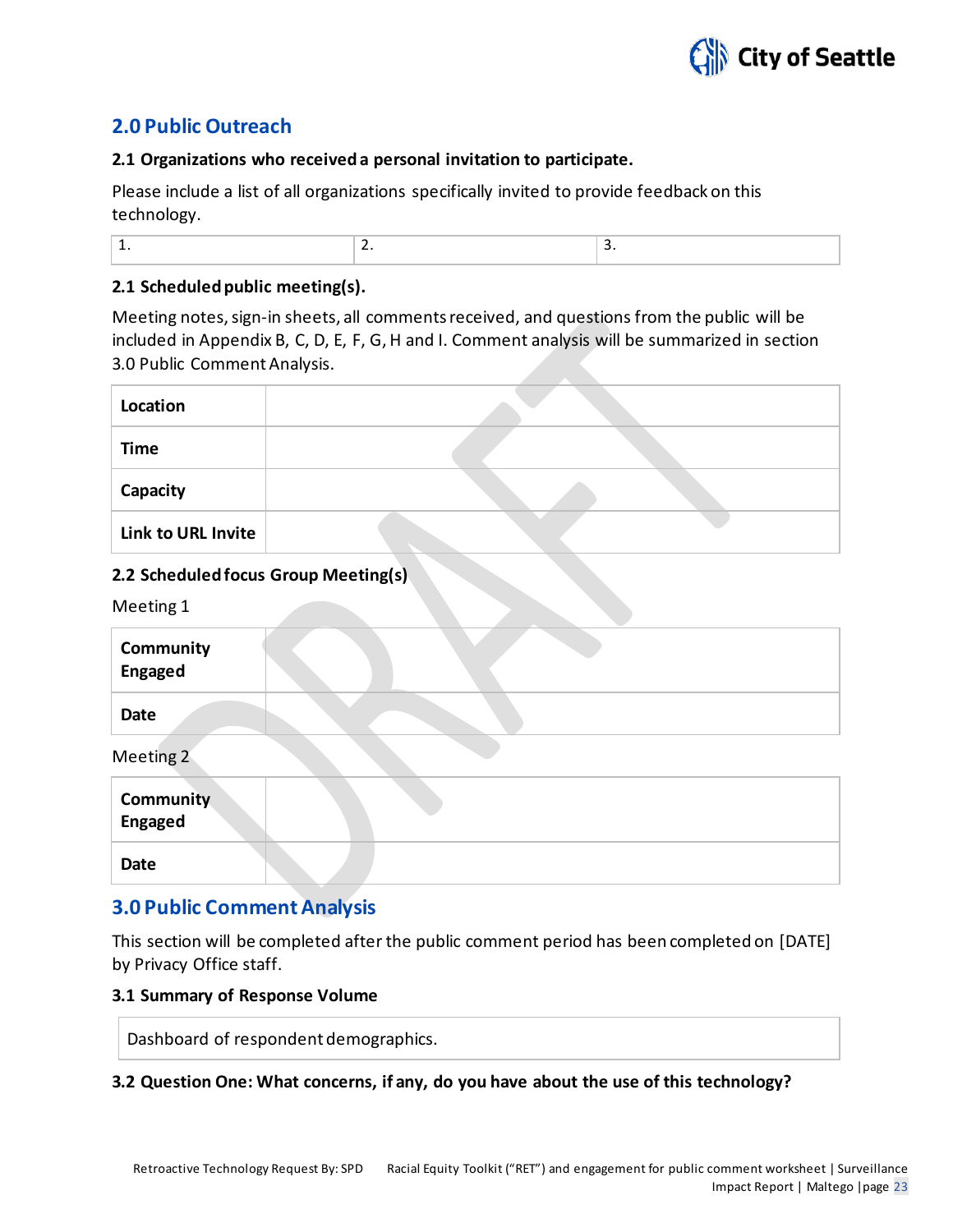

Dashboard of respondent demographics.

### **3.3 Question Two: What value, if any, do you see in the use of this technology?**

Dashboard of respondent demographics.

### **3.4 Question Three: What would you want City leadership to consider when making a decision about the use of this technology?**

Dashboard of respondent demographics.

### **3.5 Question Four: General response to the technology.**

Dashboard of respondent demographics.

### **3.5 General Surveillance Comments**

These are comments received that are not particular to any technology currently under review.

Dashboard of respondent demographics.

### **4.0 Response to Public Comments**

This section will be completed after the public comment period has been completed on [DATE].

### **4.1 How will you address the concerns that have been identified by the public?**

What program, policy and partnership strategies will you implement? What strategies address immediate impacts? Long-term impacts? What strategies address root causes of inequity listed above? How will you partner with stakeholders for long-term positive change?

### **5.0 Equity Annual Reporting**

### **5.1 What metrics for this technology be reported to the CTO for the annual equity assessments?**

Respond here.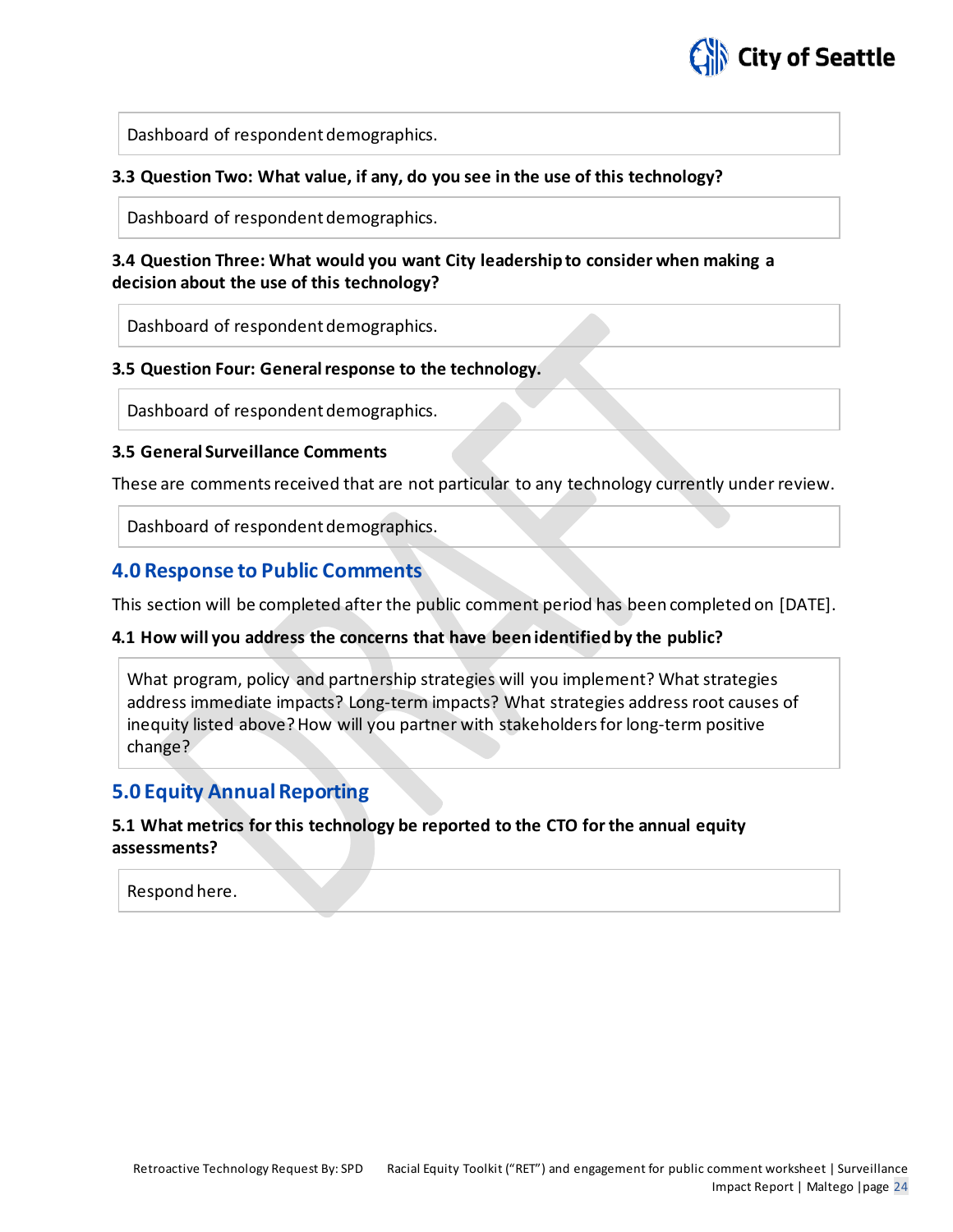

### **Privacy and Civil Liberties Assessment**

### **Purpose**

This section shall be completed after public engagement has concluded and the department has completed the racial equity toolkit section above. The privacy and civil liberties assessment is completed by the community surveillance working group ("working group"), per the surveillance ordinance which states that the working group shall:

"Provide to the executive and the CityCouncil a privacy and civil liberties impact assessment for each SIR that must be included with any departmental request for surveillance technology acquisition or in-use approval. The impact assessment shall include a description of the potential impact of the surveillance technology on civil rights and liberties and potential disparate impacts on communities of color and other marginalized communities. The CTOshall share with the working group a copy of the SIR that shall also be posted during the period of public engagement. At the conclusion of the public engagement period, the CTOshall share the final proposed SIR with the working group at least six weeks prior to submittal of the SIR to Council for approval. The working group shall provide its impact assessment in writing to the executive and the CityCouncil for inclusion in the SIR within six weeks of receiving the final proposed SIR. If the working group does not provide the impact assessment before such time, the working group must ask for a two-week extension of time to City Council in writing. If the working group fails to submit an impact statement within eight weeks of receiving the SIR, the department and CityCouncil may proceed with ordinance approval without the impact statement."

### **Working Group Privacy and Civil Liberties Assessment**

Respond here.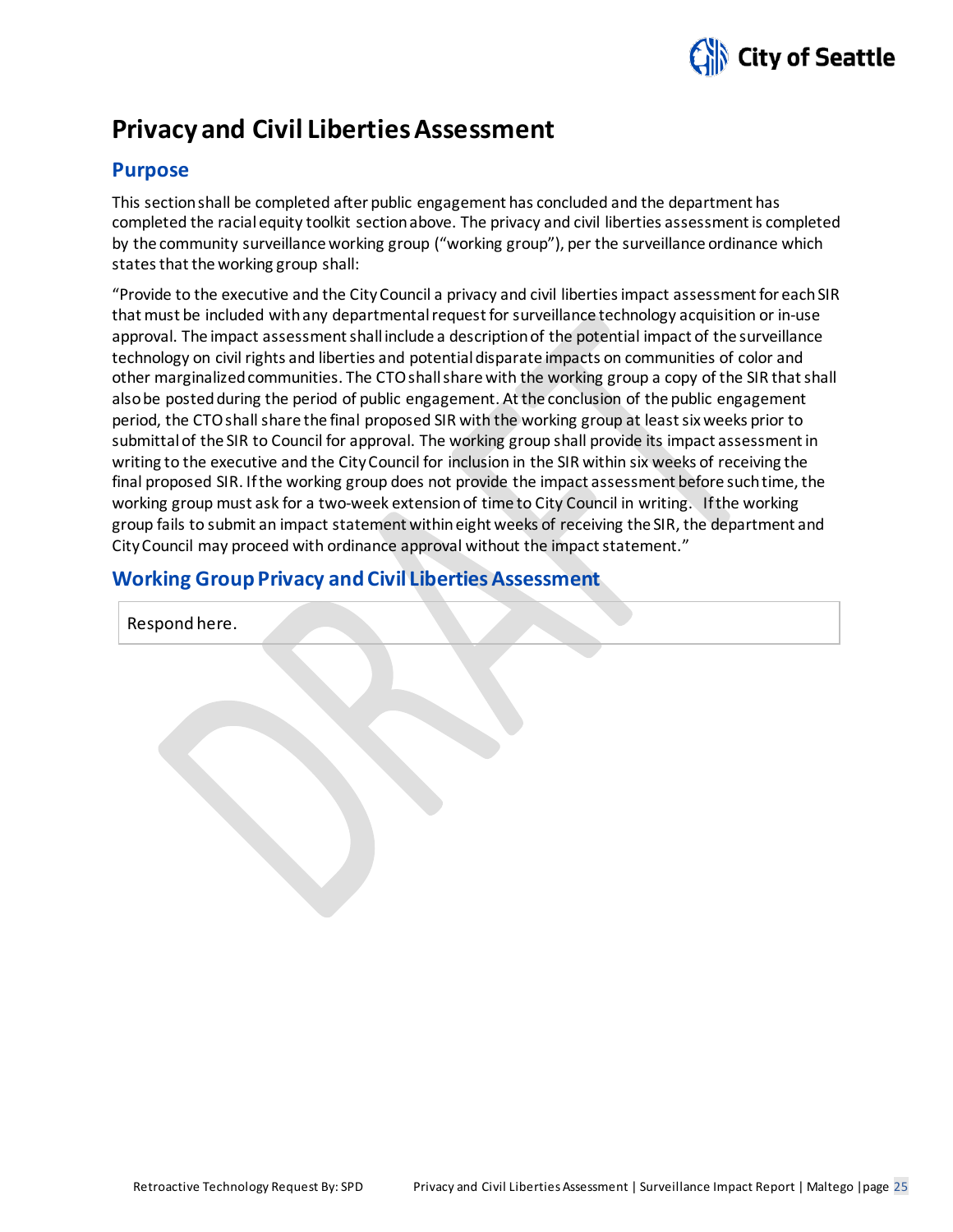

### **Submitting Department Response**

### **Description**

Provide the high-level description of the technology, including whether software or hardware, who uses it and where/when.

### **Purpose**

State the reasons for the use cases for this technology; how it helps meet the departmental mission; benefits to personnel and the public; under what ordinance or law it is used/mandated or required; risks to mission or public if this technology were not available.

### **Benefits to the Public**

Provide technology benefit information, including those that affect departmental personnel, members of the public and the City in general.

### **Privacy and Civil Liberties Considerations**

Provide an overview of the privacy and civil liberties concerns that have been raised over the use or potential mis-use of the technology; include real and perceived concerns.

### **Summary**

Provide summary of reasons for technology use; benefits; and privacy considerations and how we are incorporating those concerns into our operational plans.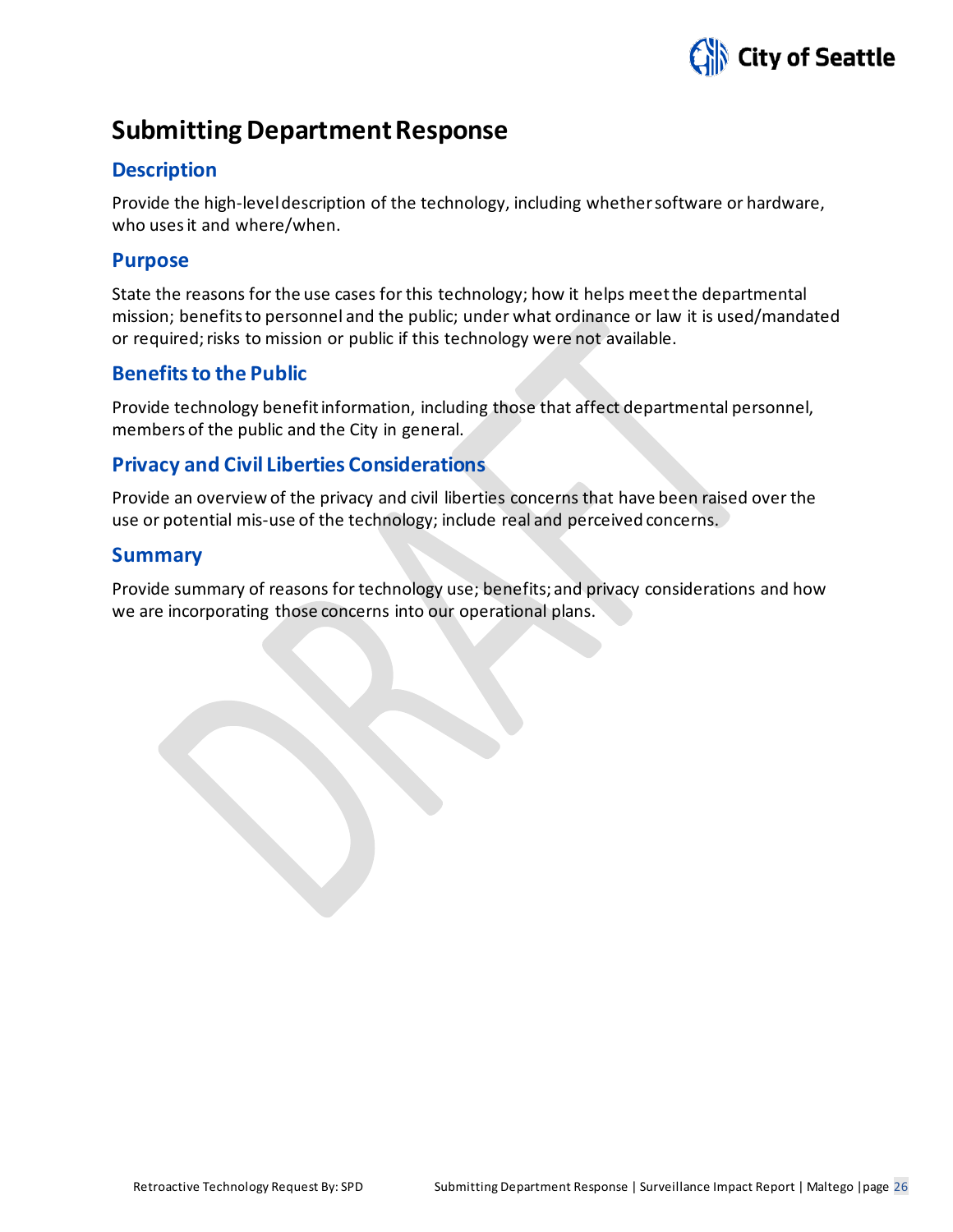

### **Appendix A: Glossary**

**Accountable:** (taken from the racial equity toolkit.) Responsive to the needs and concerns of those most impacted by the issues you are working on, particularly to communities of color and those historically underrepresented in the civic process.

**Community outcomes:** (taken from the racial equity toolkit.) The specific result you are seeking to achieve that advances racial equity.

**Contracting equity:** (taken from the racial equity toolkit.) Efforts to achieve equitable racial outcomes in the way the City spends resources, including goods and services, consultants and contracting.

**DON:** "department of neighborhoods."

**Immigrant and refugee access to services:**(taken from the racial equity toolkit.) Government services and resources are easily available and understandable to all Seattle residents, including non-native English speakers. Full and active participation of immigrant and refugee communities exists in Seattle's civic, economic and cultural life.

**Inclusive outreach and public engagement:** (taken from the racial equity toolkit.) Processes inclusive of people of diverse races, cultures, gender identities, sexual orientations and socio-economic status. Access to information, resources and civic processes so community members can effectively engage in the design and delivery of public services.

**Individual racism:** (taken from the racial equity toolkit.) Pre-judgment, bias, stereotypes about an individual or group based on race. The impacts of racism on individuals including white people internalizing privilege, and people of color internalizing oppression.

**Institutional racism:** (taken from the racial equity toolkit.) Organizational programs, policies or procedures that work to the benefit of white people and to the detriment of people of color, usually unintentionally or inadvertently.

### **OCR**: "Office of Civil Rights."

**Opportunity areas:** (taken from the racial equity toolkit.) One of seven issue areas the City of Seattle is working on in partnership with the community to eliminate racial disparities and create racial equity. They include: education, health, community development, criminal justice, jobs, housing, and the environment.

**Racial equity:** (taken from the racial equity toolkit.) When social, economic and political opportunities are not predicted based upon a person's race.